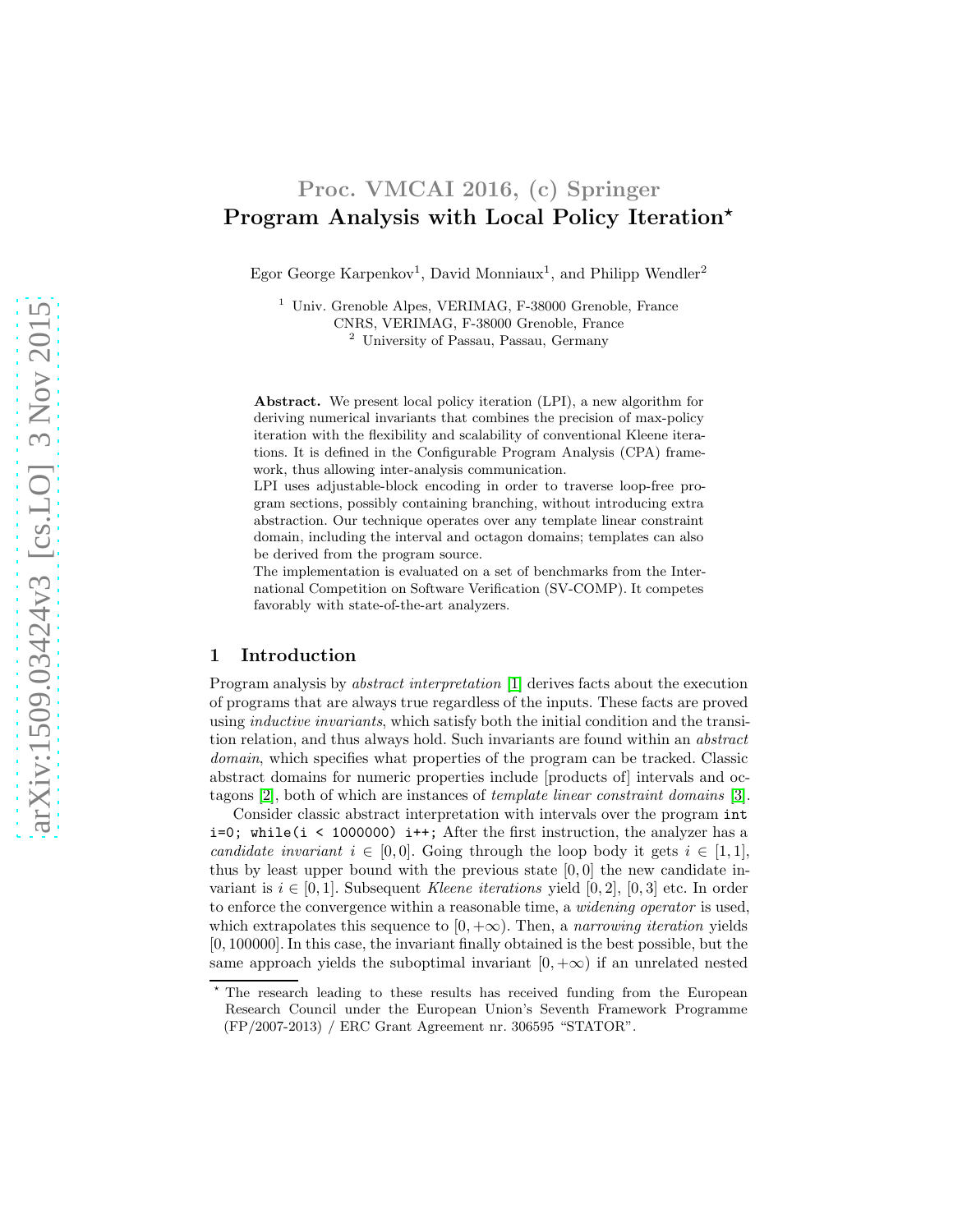loop is added to the program: while(i<100000)while(unknown()) i++;. This happens because the candidate invariant obtained with widening is its own postimage under the nested loop, hence narrowing cannot shrink the invariant.

In general, widenings and narrowings are brittle: a small program change may result in a different analysis behavior. Their result is non-monotone: a locally more precise invariant at one point may result in a less precise one elsewhere.

Max-policy iteration In contrast, max-policy iteration [\[4\]](#page-17-2) is guaranteed to compute the least *inductive* invariant in the given abstract domain.<sup>[3](#page-1-0)</sup> To compute the bound h of the invariant  $i \leq h$  for the initial example above, it considers that h must satisfy  $h = \max i'$  s.t.  $(i' = 0) \vee (i' = i + 1 \wedge i < 10000000 \wedge i \leq h)$  and computes the least inductive solution of this equation by successively considering separate cases:

- (i)  $h = (\max i' \text{ s.t. } i' = 0) = 0$ , which is not inductive, since one can iterate from  $i = 0$  to  $i = 1$ .
- (ii)  $h = \max i'$  s.t.  $i' = i + 1 \wedge i < 1000000 \wedge i \leq h$ , which has two solutions over  $\mathbb{R} \cup \{\infty, -\infty\}$ :  $h = -\infty$  (representing unreachable state, discarded) and  $h = 1000000$ , which is finally inductive.

Earlier presentations of policy iteration solve a sequence of global convex optimization problems whose unknowns are the bounds (here h) at every program location. Further refinements [\[5\]](#page-17-3) allowed restricting abstraction to a cut-set [\[6\]](#page-17-4) of program locations (a set of program points such that the control-flow graph contains no cycle once these points are removed), through a combination with satisfiability modulo theory (SMT) solving. Nevertheless, a global view of the program was needed, hampering scalability and combinations with other analyses.

Contribution We present the new local-policy-iteration algorithm (LPI) for computing inductive invariants using policy iteration. Our implementation is integrated inside the open-source CPAchecker [\[7\]](#page-17-5) framework for software verification and uses the maximization-modulo-theory solver  $\nu Z$  [\[8\]](#page-17-6). To the best of our knowledge, this is the first policy-iteration implementation that is capable of dealing with C code. We evaluate LPI and show its competitiveness with stateof-the-art analyzers using benchmarks from the International Competition on Software Verification (SV-COMP).

Our solution improves on earlier max-policy approaches:

(i) Scalability LPI constructs optimization queries that are at most of the size of the largest loop in the program. At every step we only solve the optimization problem necessary for deriving the local candidate invariant.

(ii) Ability to cooperate with other analyses LPI is defined within the Configurable Program Analysis (CPA) [\[9\]](#page-17-7) framework, which is designed to allow easy inter-analysis collaboration. Expressing policy iteration as a fixpoint-propagation algorithm establishes a common ground with other approaches (lazy abstraction, bounded model checking) and allows communicating with other analyses.

<span id="page-1-0"></span><sup>&</sup>lt;sup>3</sup> It does not, however, necessarily output the strongest (potentially non-inductive) invariant in an abstract domain, which in general entails solving the halting problem.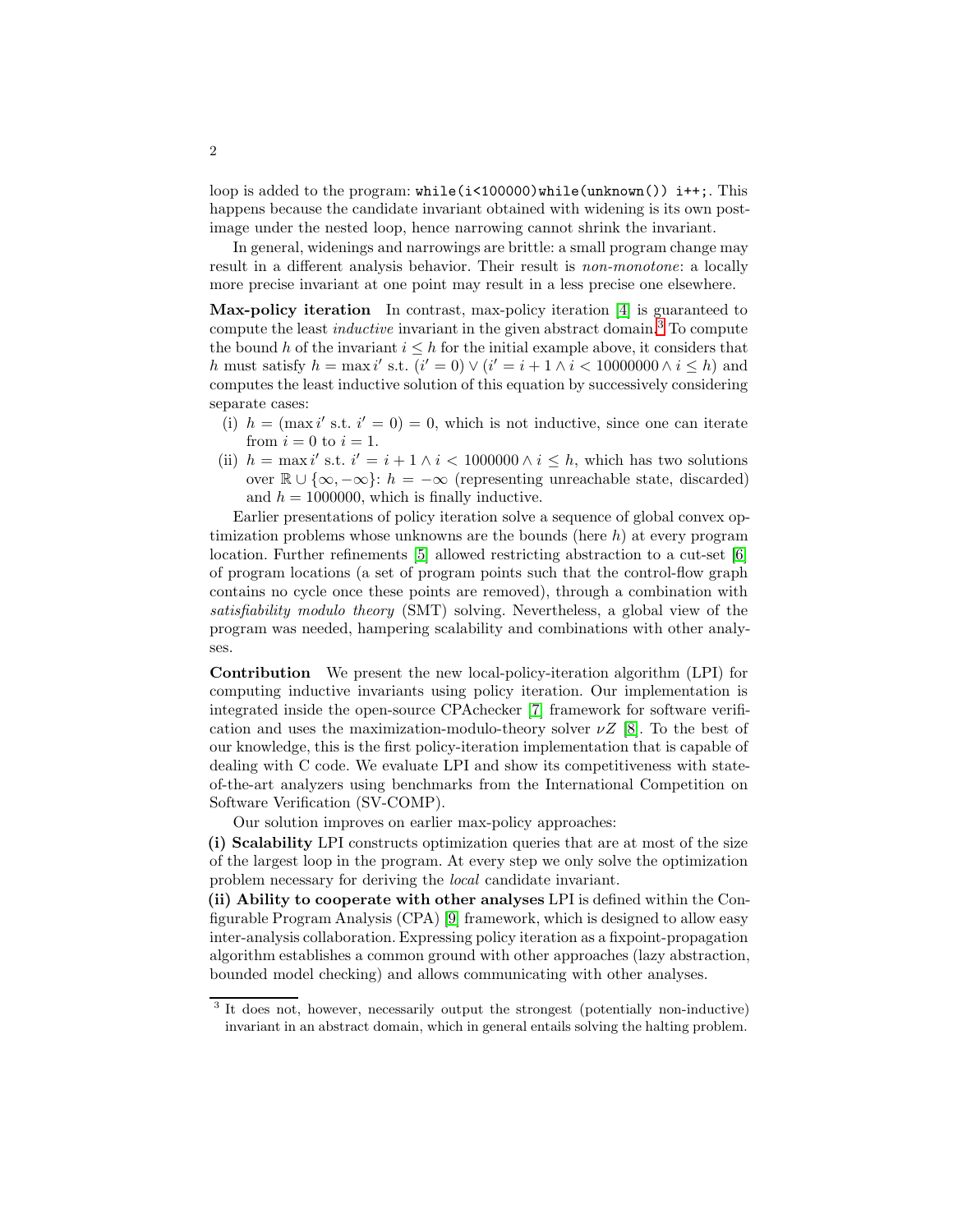(iii) Precision LPI uses adjustable-block encoding [\[10\]](#page-18-0), and thus benefits from the precision offered by SMT solvers, effectively checking executions of loop-free program segments without the need for over-approximation. Path focusing [\[5\]](#page-17-3) has the same advantage, but at the cost of pre-processing the control-flow graph, which significantly hinders inter-analysis communication.

Related Work Policy iteration is not as widely used as classic abstract interpretation and (bounded) model checking. Roux and Garoche [\[11\]](#page-18-1) addressed a similar problem of embedding the policy-iteration procedure inside an abstract interpreter, however their work has a different focus (finding quadratic invariants on relatively small programs) and the policy-iteration algorithm remains fundamentally un-altered. The tool ReaVer [\[12\]](#page-18-2) also performs policy iteration, but focuses on efficiently dealing with logico-numerical abstract domains; it only operates on Lustre programs. The ability to apply policy iteration on strongly connected components one by one was (briefly) mentioned before [\[13\]](#page-18-3). Our paper takes the approach significantly further, as our value-determination problem is more succinct, we apply the principle of locality to the policy-improvement phase, and we formulate policy iteration as a classic fixpoint-iteration algorithm, enabling communication with other analyses. Finally, it is possible to express the search for an inductive invariant as a nonlinear constraint solving problem [\[14\]](#page-18-4) or as a quantifier elimination problem [\[15\]](#page-18-5), but both these approaches scale poorly.

## 2 Background

We represent a program  $P$  as a control flow automaton (CFA) (nodes, X, edges), where nodes is a set of control states, and  $X = \{x_1, \ldots, x_n\}$  are the variables of P. Each edge  $e \in edges$  is a tuple  $(A, \tau(X, X'), B)$ , where A and B are nodes, and  $\tau(X, X)$  is a transition relation: a formula defining the semantics of a transition over the set of input variables  $X$  and fresh output variables  $X'$ . A concrete state of the program P is a map  $X \to \mathbb{Q}$  from variables to rationals<sup>[4](#page-2-0)</sup>. A set C of concrete states is represented using a first-order formula  $\phi$  with free variables from X, such that for all  $c \in C$  we have  $c \models \phi$ .

Template Linear Constraint Domains A template linear constraint is a linear inequality  $t\cdot X \leq b$  where t is a vector of constants (template), and b is an unknown. A template linear constraint domain [\[3\]](#page-17-1) (TCD) is an abstract domain defined by a matrix of coefficients  $a_{ij}$ , which determines what template linear constraints are expressible within the domain: each row t of the matrix is a template (the word "template" also refers to the symbolic product  $t\cdot X$ , e.g.  $i+2j$ ). An abstract state in a TCD is defined by a vector  $(d_1, \ldots, d_m)$  and represents the set  $\bigwedge_{i=1}^m t_i \cdot X \leq d_i$  of concrete states. The  $d_i$ 's range over extended rationals  $(\mathbb{R}\cup\{\infty,-\infty\})$ , where positive infinity represents unbounded templates and negative infinity represents unreachable abstract states. The domain of products of intervals is one instance of TCD, where the templates are  $\pm x_i \leq c_i$  for program variables  $x_i$ . The domain of *octagons* [2] is another, with templates  $\pm x_i \pm x_j$  and  $\pm x_i$ . Any template linear constraint domain is a subset of the domain of convex polyhedra [\[16\]](#page-18-6).

<span id="page-2-0"></span><sup>4</sup> We support integers as well, as explained in Sec. [4.](#page-12-0)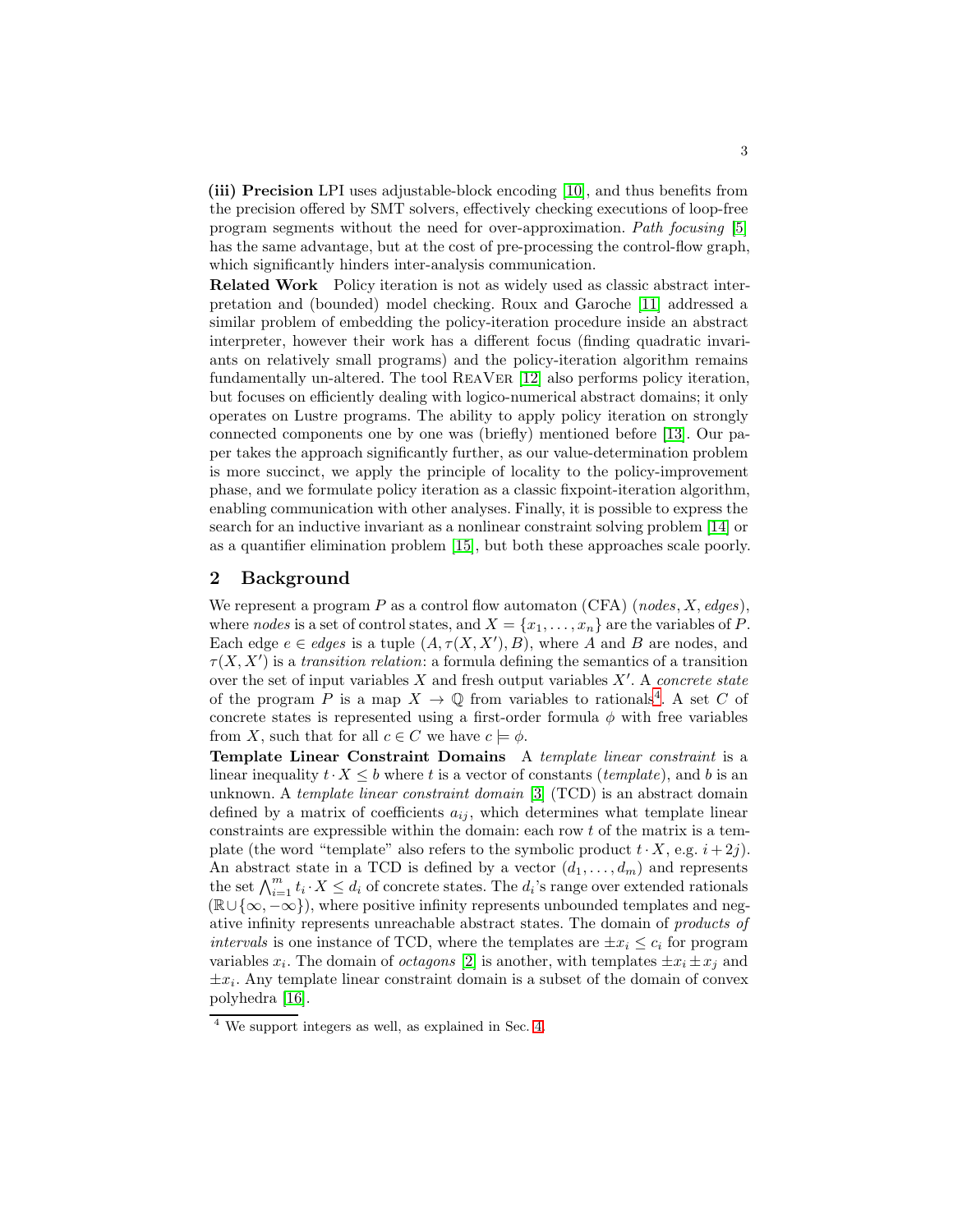<span id="page-3-0"></span>

Fig. 1: Running example – C program and the corresponding CFA

The strongest abstract postcondition in a TCD is defined by optimization: maximizing all templates subject to the constraints introduced by the semantics of the transition and the previous abstract state. For the edge  $e = (A, \tau(X, X'), B)$ , previous abstract state  $D = (d_1, \ldots, d_m)$ , and a set  $\{t_1, \ldots, t_m\}$  of templates, the output abstract state is  $D' = (d'_1, \ldots, d'_m)$  with

$$
d'_i = (\max t_i \cdot X' \text{ s.t. } \bigwedge_i t_i \cdot X \leq d_i \wedge \tau(X, X'))
$$

For example, for the abstract state  $i \leq 0 \land j \leq 0$  under the transition  $i' =$  $i+1 \wedge i \leq 10$  the new abstract state is  $i \leq d^i \wedge y \leq d^j$ , where  $d^i = \max i'$  s.t.  $i \leq$  $0 \wedge j \leq 0 \wedge i' = i + 1 \wedge i < 10 \wedge j' = j$  and  $d^j$  is the result of maximizing  $j'$ subject to the same constraints. This gets simplified to  $i \leq 1 \land j \leq 0$ .

Kleene iterations in a TCD (known as value iterations) may fail to converge in finite time, thus the use of widenings, which result in hard-to-control imprecision. **Policy Iteration** Policy iteration addresses the convergence problem of *value*iteration algorithms by operating on an equation system that an inductive invariant has to satisfy. Consider the running example shown in Fig. [1.](#page-3-0) Suppose we analyze this program with the templates  $\{i, j\}$ , and look for the least inductive invariant  $D = (d_A^i, d_A^j, d_B^i, d_B^j)$  that satisfies the following for all possible executions of the program  $(x_N)$  denotes the value of the variable x at the node N):

$$
i_A \leq d_A^i \wedge i_B \leq d_B^i \wedge j_A \leq d_A^j \wedge j_B \leq d_B^j
$$

To find it, we solve for the smallest  $D$  that satisfies the *fixpoint equation [system]* for the running example, stating that the set of abstract states represented by  $D$  is equal to its strongest postcondition within the abstract domain:

$$
\begin{split} d_A^i&=\sup{i'}\text{ s. t. }(i'=0\land j'=0)\\ &\vee(i\leq d_A^i\land j\leq d_A^j\land i<10\land i'=i+1\land j'=j)\lor\bot\\ d_A^j&=\sup{j'}\text{ s. t. }(i'=0\land j'=0)\\ &\vee(i\leq d_A^i\land j\leq d_A^j\land i<10\land i'=i+1\land j'=j)\lor\bot\\ d_B^i&=\sup{i'}\text{ s. t. }(\neg(i<10)\land i\leq d_A^i\land j'\leq d_A^j\land i'=i)\\ &\vee(i\leq d_B^i\land j\leq d_B^j\land j<10\land j'=j+1\land i'=i)\lor\bot\\ d_B^j&=\sup{j'}\text{ s. t. }(\neg(i<10)\land i\leq d_A^i\land j'\leq d_A^j\land i'=i)\\ &\vee(i\leq d_B^i\land j\leq d_B^j\land j<10\land j'=j+1\land i'=i)\lor\bot \end{split}
$$

Note the equation structure: (i) Disjunctions represent non-deterministic choice for a new value. (ii) The argument  $\perp$  is added to all disjunctions, representing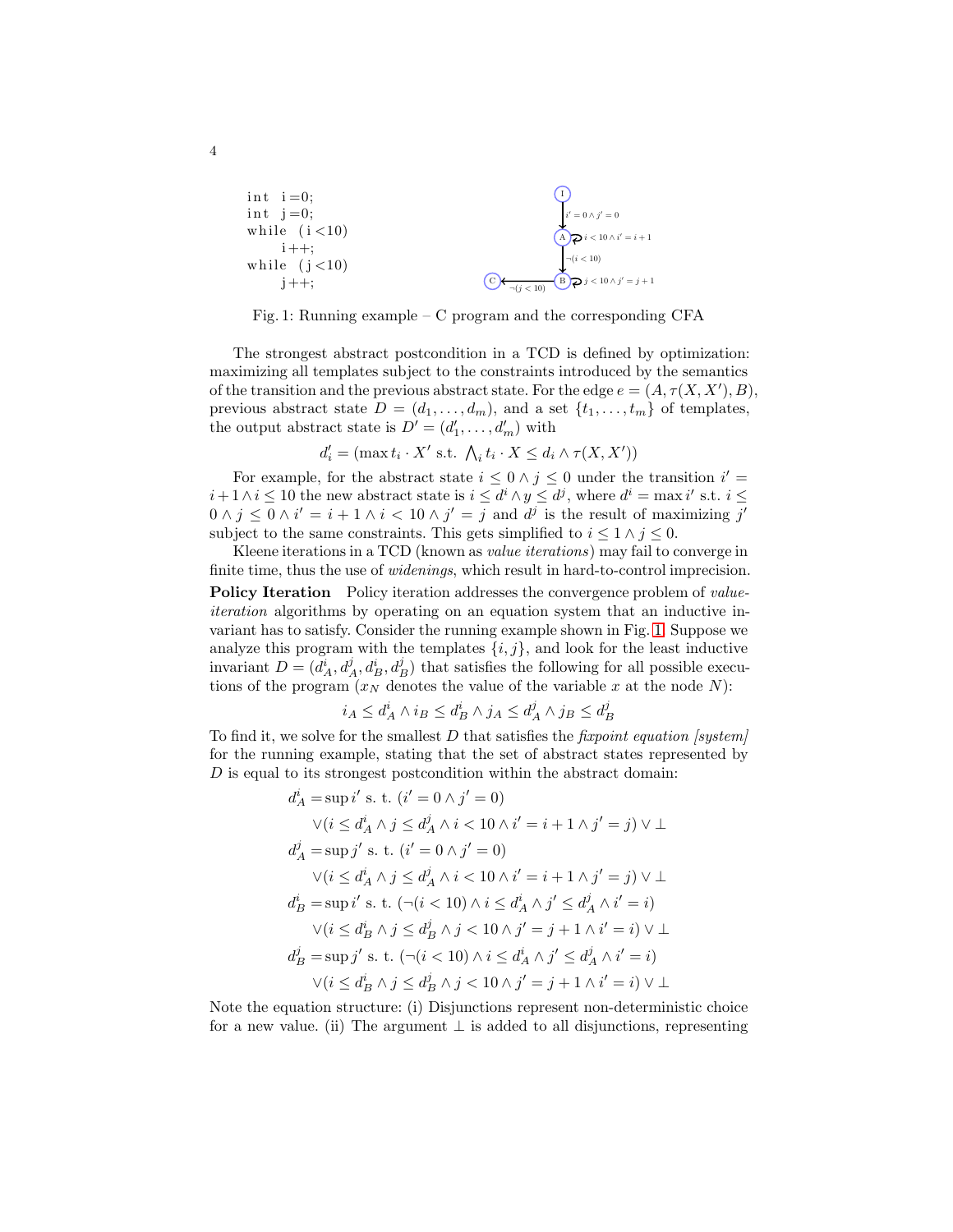infeasible choice, corresponding to the bound value  $-\infty$ . (iii) Supremum is taken because the bound must be higher than all the possible options, and it has to be  $-\infty$  if no choice is feasible.

A simplified equation system with each disjunction replaced by one of its arguments is called a policy. The least solution of the whole equation system is the least solution of at least one policy (obtained by taking the solution, and picking one argument for each disjunction, such that the solution remains unchanged). Policy iteration finds the least tuple of unknowns  $(d's)$  satisfying the fixpoint equation by iterating over possible policies, and finding a solution for each one.

For program semantics consisting of linear assignments and possibly nondeterministic guards it is possible to find a fixpoint of each policy using one linear programming step. This is based on the result that for a monotone and concave function<sup>[5](#page-4-0)</sup> f and  $x_0$  such that  $f(x_0) > x_0$ , the least fixpoint of f greater than  $x_0$  can be computed in a single step<sup>[6](#page-4-1)</sup>.

It is possible to solve the global equation system by solving all (exponentially many) policies one by one. Instead, policy iteration [\[4\]](#page-17-2) computes solutions for a sequence of policies; each solution is guaranteed to be less than the least solution of the original equation system, and the solutions form an ascending sequence. The iteration starts with the policy having least possible value ( $\perp$  for each disjunction, the solution is  $-\infty$  assignment to all unknowns), and eventually terminates when a solution of the original equation system (an inductive invariant) is found. The termination is guaranteed as there is only a finite number of solutions.

For each policy the algorithm finds a global value: the least fixpoint in the template constraints domain of the reduced equation system. For instance, in the running example, for the policy  $d_A^i = \sup_i i'$  s. t.  $i' = 0 \wedge j' = 0$  (only one unknown is shown for brevity) the global value is  $d_A^i = 0$ . This step is called *value* determination. After the global value is computed the algorithm checks whether the policy can be improved: that is, whether we can find another policy that will yield a larger value than the previously obtained global value. In the running example we want to test the following policy for the possibility of improvement:

 $d_A^i = \sup i'$ s. t.  $(i \leq d_A^i \wedge j \leq d_A^i \wedge i < 10 \wedge i' = i + 1 \wedge j' = j)$ 

We do so by computing the *local value*: substituting the unknown  $(d_A^i)$  on the right hand side with the value from the previously obtained global value, and checking whether the result is greater than the previously obtained bound. In our example we get the local value  $d_A^i = 1$ , which is indeed an improvement over  $d_A^i = 0$  (*policy-improvement* step). After the policy is selected, we go back to the value-determination step, obtaining  $d_A^i = 10$ , and we repeat the process until convergence (reaching a step where no policy can be further improved).

Under the assumption that the operations on the edges can be expressed as conjunctions of linear (in)equalities, it can be shown  $[4]$  that: (i) The valuedetermination step can be performed with linear programming. (ii) The resulting

 $\frac{5}{6}$  Order-concave in the presence of multiple templates, see [\[4\]](#page-17-2) for detailed discussion

<span id="page-4-1"></span><span id="page-4-0"></span> $6$  Over rationals, we discuss the applicability to integers in Sec. [4](#page-12-0)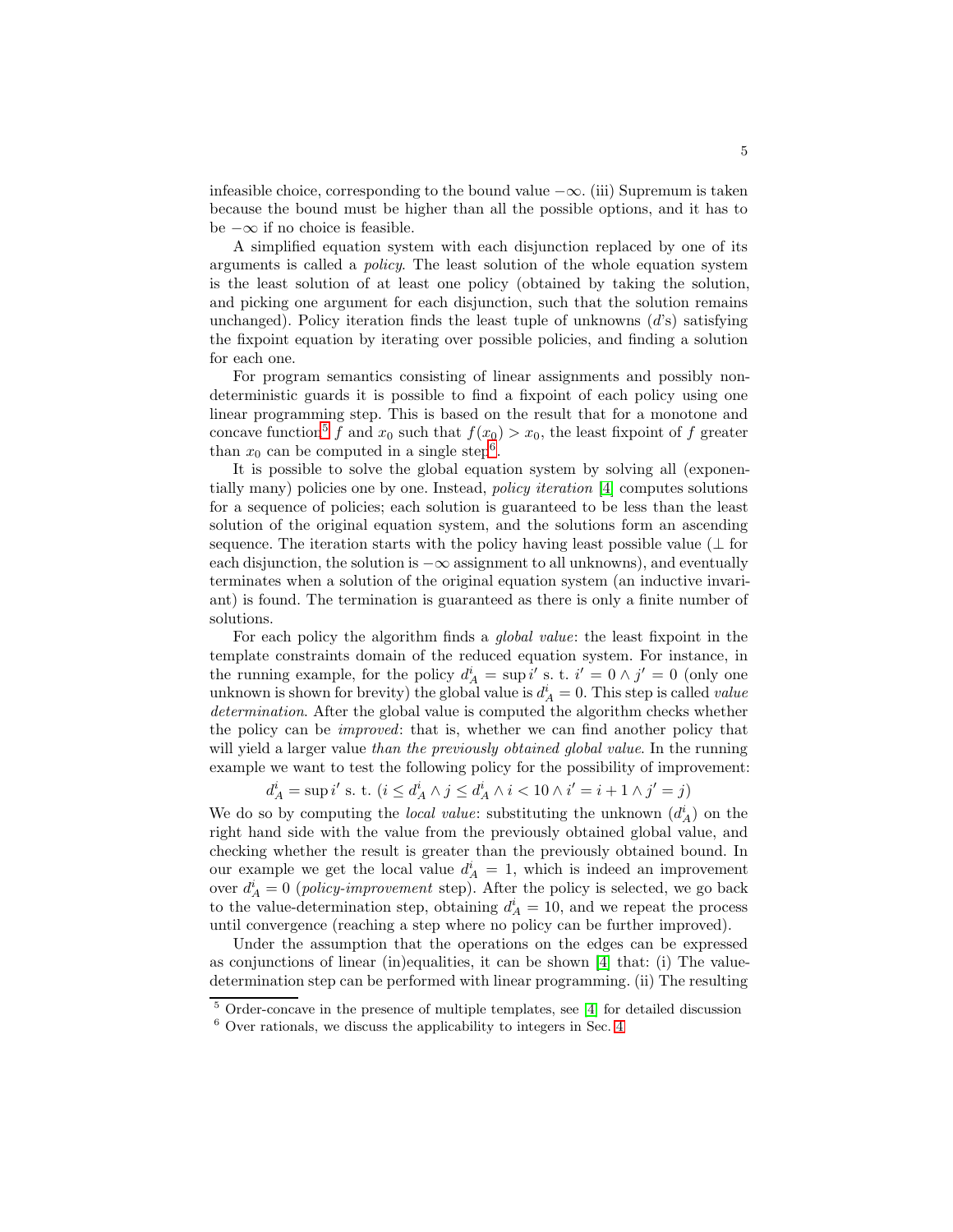value is an under-approximation of the least inductive invariant. (iii) Each policy is selected at most once and the final fixed point yields the least inductive invariant in the domain.

Example 1 (Policy-Iteration Trace on the Running Example). We solve for the unknowns  $(d_A^i, d_A^j, d_B^i, d_B^j)$ , defining a (global) abstract value v.

In our example, disjunctions arise from multiple incoming edges to a single node, hence a policy is defined by a choice of an incoming edge per node per template, or  $\perp$  if no such choice is feasible. We represent a policy symbolically as a 4-tuple of predecessor nodes (or  $\perp$ ), as there are two nodes, with two policies to be chosen per node. The order corresponds to the order of the tuple of the unknowns. The initial policy s is  $(\perp, \perp, \perp)$ . The trace on the example is:

- 1. Policy improvement:  $s = (I, I, \perp, \perp)$ , obtained with a local value  $(0, 0, -\infty, -\infty)$ .
- 2. Value determination: corresponds to the initial condition  $v = (0, 0, -\infty, -\infty)$ . 3. Policy improvement:  $s = (A, I, \perp, \perp)$ , selecting the looping edge, local value
- is  $(1, 0, -\infty, -\infty)$ . 4. Value determination: accelerates the loop convergence to  $v = (10, 0, -\infty, -\infty)$ .
- 5. Policy improvement:  $s = (A, I, A, A)$ , with a local value  $(10, 0, 10, 0)$  finally there is a feasible policy for the templates associated with the node B.
- 6. Value determination: does not affect the result  $v = (10, 0, 10, 0)$ .
- 7. Policy improvement: select the second looping edge:  $s = (A, I, A, B)$  obtaining a local value (10, 0, 10, 1).
- <span id="page-5-0"></span>8. Value determination: accelerate the second loop to  $v = (10, 0, 10, 10)$ .
- 9. Finally, the policy cannot be improved any further and we terminate.

On this example we could have obtained the same result by Kleene iteration, but in general the latter might fail to converge within finite time. The usual workaround is to use heuristic widening, with possible and hard-to-control imprecision. Our value-determination step can be seen as a widening that provides an under-approximation to the least fixed point.

Each policy improvement requires at least four (small) linear programming (LP) queries, and each value determination requires one (rather large) LP query.

Path Focusing and Large-Block Encoding In traditional abstract interpretation and policy iteration, the obtained invariant is expressed as an abstract state at each CFA node. This can lead to a significant loss in precision: for instance, since most abstract domains only express convex properties, it is impossible to express  $|x| \geq 1$ , which is necessary to prove this assertion: if (abs(x)  $>= 1$ ) assert(x  $!= 0$ );

This loss can be recovered by reducing the number of "intermediate" abstract states by allowing more expressive formulas associated with edges. Formally, two consecutive edges  $(A, \tau_1(X, X'), B)$  and  $(B, \tau_2(X, X'), C)$ , with no other edges incoming or outgoing to B can be merged into one edge  $(A, \tau_1(X, \tilde{X}) \wedge$  $\tau_2(X, X'), C$ ). Similarly, two parallel edges  $(A, \tau_1(X, X'), B)$  and  $(A, \tau_2(X, X'), B)$ , with no other edges incoming to B can be replaced by a new edge  $(A, \tau_1(X, X') \vee$  $\tau_2(X,X'), B$ ). For a well-structured CFA, repeating this transformation in a fix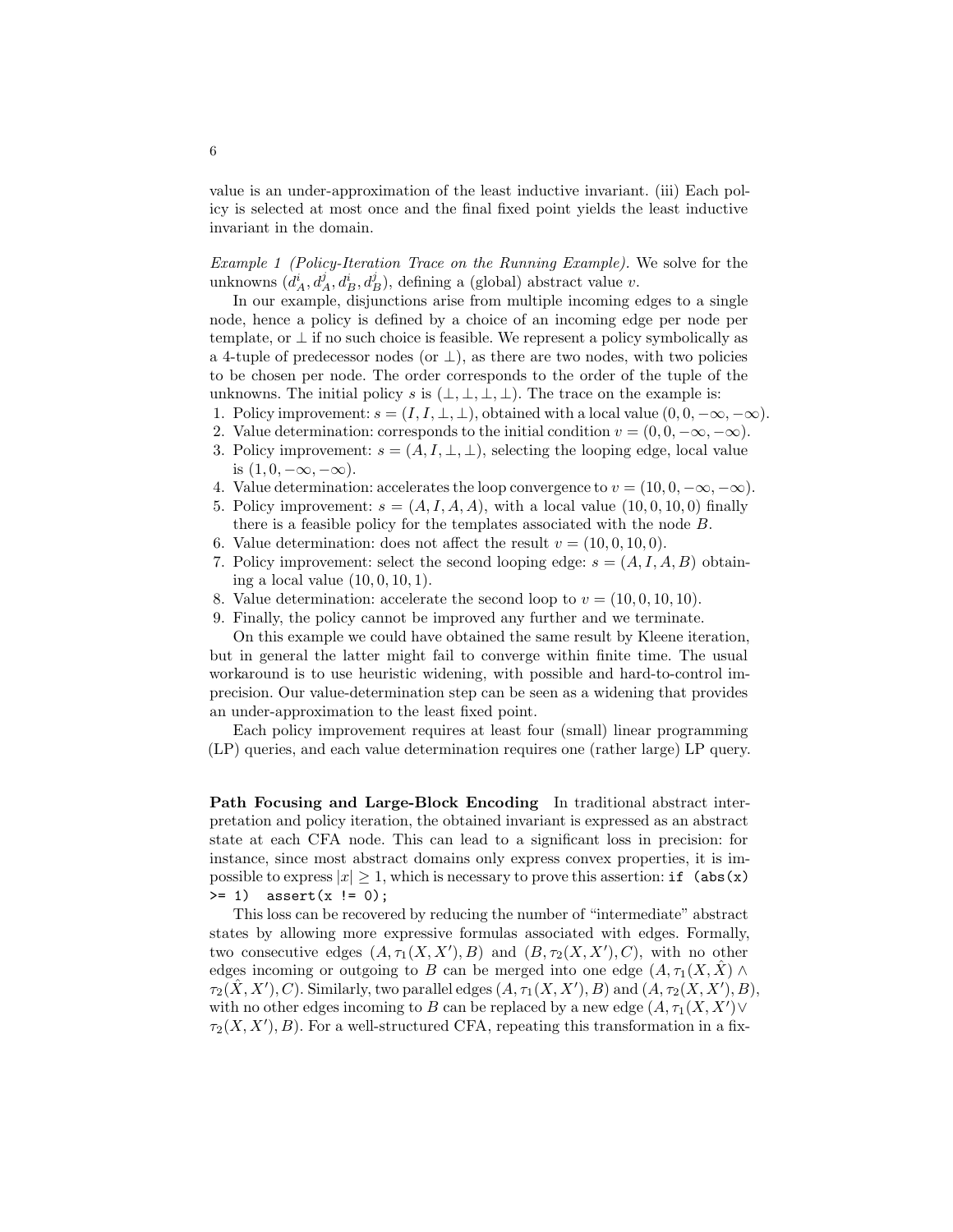point manner (until no more edges can be merged) will lead to a new CFA where the only remaining nodes are loop heads.

Such a transformation was shown to increase both precision and performance for model checking [\[17\]](#page-18-7). Adjustable block encoding [\[10\]](#page-18-0) gets the same advantages without the need for CFA pre-processing. Independently, the approach was applied with the same result to Kleene iterations [\[18\]](#page-18-8) and to max-policy iterations [\[5\]](#page-17-3). In fact, the CFA in Fig. [1](#page-3-0) was already reduced in this manner for the ease of demonstration.

On the reduced CFA the number of possible policies associated with a single edge becomes exponential, and explicitly iterating over them is no longer feasible. Instead, the path focusing approach uses a satisfiability modulo theory (SMT) solver to select an improved policy.

Configurable Program Analysis CPA [\[9\]](#page-17-7) is a framework for expressing algorithms performing program analysis. It uses a generic fixpoint-computation algorithm, which is configured by a given analysis. We formulate LPI as a CPA.

The CPA framework makes no assumptions on the performed analysis, thus many analyses were successfully expressed and implemented within it, such as bounded model checking, abstract interpretation and k-induction (note that an analysis defined within the framework is also referred to as a CPA).

Each CPA configures the fixpoint algorithm by providing an initial abstract state, a transfer relation (specifying how to produce successors), a merge operator (specifying whether and how to merge abstract states), and a stop operator (specifying whether a newly produced abstract state is covered). The algorithm keeps a set of reached abstract states and a list of "frontier" abstract states, and at each step produces successor states from the frontier states using the transfer relation, and then tries to merge the new states with existing states using the merge operator. If a new state is covered by the set of reached states according to the stop operator, it is discarded, otherwise it is added to the set of reached states and the list of frontier states. We show the CPA algorithm as Alg. [1.](#page-7-0)

# <span id="page-6-0"></span>3 Local Policy Iteration (LPI)

The running example presented in the background (Ex. [1\)](#page-5-0) has four value-determination steps and five policy-improvement steps. Each policy-improvement step corresponds to at most #policies  $\times$  #templates  $\times$  #nodes LP queries, and each value-determination step requires solving an LP problem with at least  $#$ policies  $\times$  #templates  $\times$  #nodes variables. Most of these queries are redundant, as the updates propagate only locally through the CFA: there is no need to re-compute the policy if no new information is available.

We develop a new policy-iteration-based algorithm, based on the principle of locality, which aims to address the scalability issues and the problem of communicating invariants with other analyses. We call it local policy iteration or LPI. To make it scalable, we consider the structure of a CFA being analyzed, and we aim to exploit its sparsity.

A large majority of (non-recursive) programs are well-structured: they consist of statements and possibly nested loops. Consider checking a program P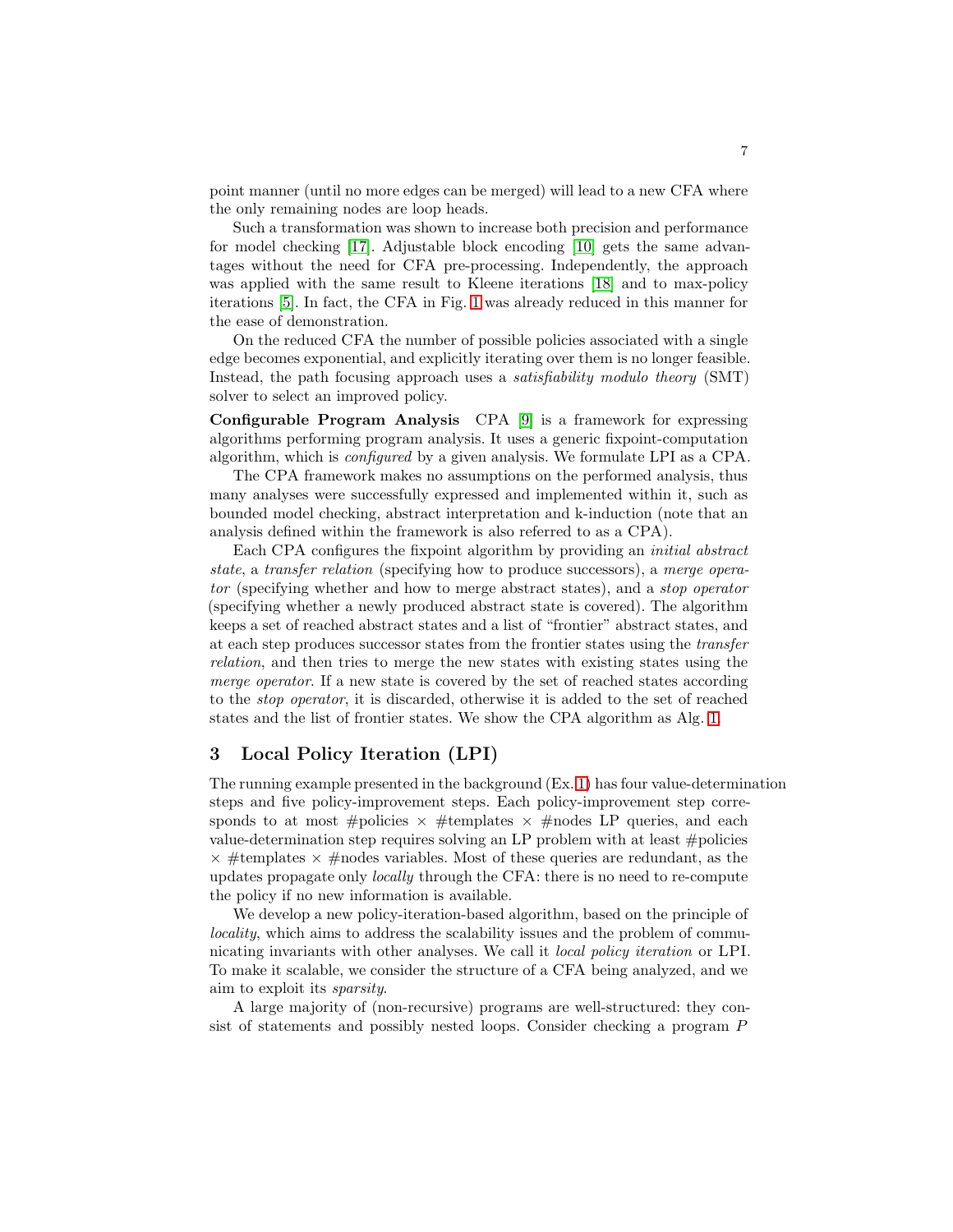#### <span id="page-7-0"></span>Algorithm 1 CPA Algorithm (taken from [\[9\]](#page-17-7))

| 1: Input: a CPA (D, transfer-relation, merge, stop), an initial abstract state $e_0 \in E$ |
|--------------------------------------------------------------------------------------------|
| (let $E$ denote the set of elements of the semi-lattice of $D$ )                           |
| 2: <b>Output</b> : a set of reachable abstract states                                      |
| 3: Variables: a set reached of elements of $E$ , a set waitlist of elements of $E$         |
| 4: waitlist $\leftarrow \{e_0\}$                                                           |
| 5: reached $\leftarrow \{e_0\}$                                                            |
| 6: while waitlist $\neq \emptyset$ do                                                      |
| Pop $e$ from waitlist<br>7:                                                                |
| for all $e' \in \text{transfer-relation}(e)$ do<br>8:                                      |
| for all $e'' \in$ reached do<br>9:                                                         |
| 10:<br>$\triangleright$ Combine with existing abstract state                               |
| $e_{\text{new}} \leftarrow \text{merge}(e', e'')$<br>11:                                   |
| if $e_{\text{new}} \neq e''$ then<br>12:                                                   |
| waitlist $\leftarrow$ (waitlist $\cup$ { $e_{\text{new}}$ }) \ { $e''$ }<br>13:            |
| reached $\leftarrow$ (reached $\cup$ { $e_{\text{new}}$ }) \ { $e''$ }<br>14:              |
| $\triangleright$ Whether $e'$ is already covered by existing states<br>15:                 |
| if $\neg stop(e', reached)$ then<br>16:                                                    |
| waitlist $\leftarrow$ waitlist $\cup$ { $e'$ }<br>17:                                      |
| reached $\leftarrow$ reached $\cup \{e'\}$<br>18:                                          |
| 19: return reached                                                                         |
|                                                                                            |

against an error property  $E$ . If  $P$  has no loops, it can be converted into a single formula  $\Psi(X')$ , and an SMT solver can be queried for the satisfiability of  $\Psi(X') \wedge E(X')$ , obtaining either a counter-example or a proof of unreachability of E. However, in the presence of loops, representing all concrete states reachable by a program as a formula over concrete states in a decidable first-order logic is impossible, and abstraction is required. For example, bounded model checkers unroll the loop, lazy-abstraction-based approaches partially unroll the loop and use the predicates from Craig interpolants to "cover" future unrollings, and abstract interpretation relies on abstraction within an abstract domain.

In LPI, we use the value-determination step to "close" the loop and compute the fixpoint value for the given policy. Multiple iterations through the loop might be necessary to find the optimal policy and reach the global fixpoint. In the presence of nested loops, the process is repeated in a fixpoint manner: we "close" the inner loop, "close" the outer loop with the new information from the inner loop available, and repeat the process until convergence. Each iteration selects a new policy, thus the number of possible iterations is bounded.

Formally, we state LPI as a Configurable Program Analysis (CPA), which requires defining the lattice of abstract states, the transfer relation, the merge operator, and the stop operator. The CPA for LPI is intended to be used in combination with other CPAs such as a CPA for tracking location information (the program counter), and thus does not need to keep track of this information itself. To avoid losing precision, we do not express the invariant as an abstract state at every node: instead the transfer relation operates on formulas and we only perform over-approximation at certain abstraction points (which correspond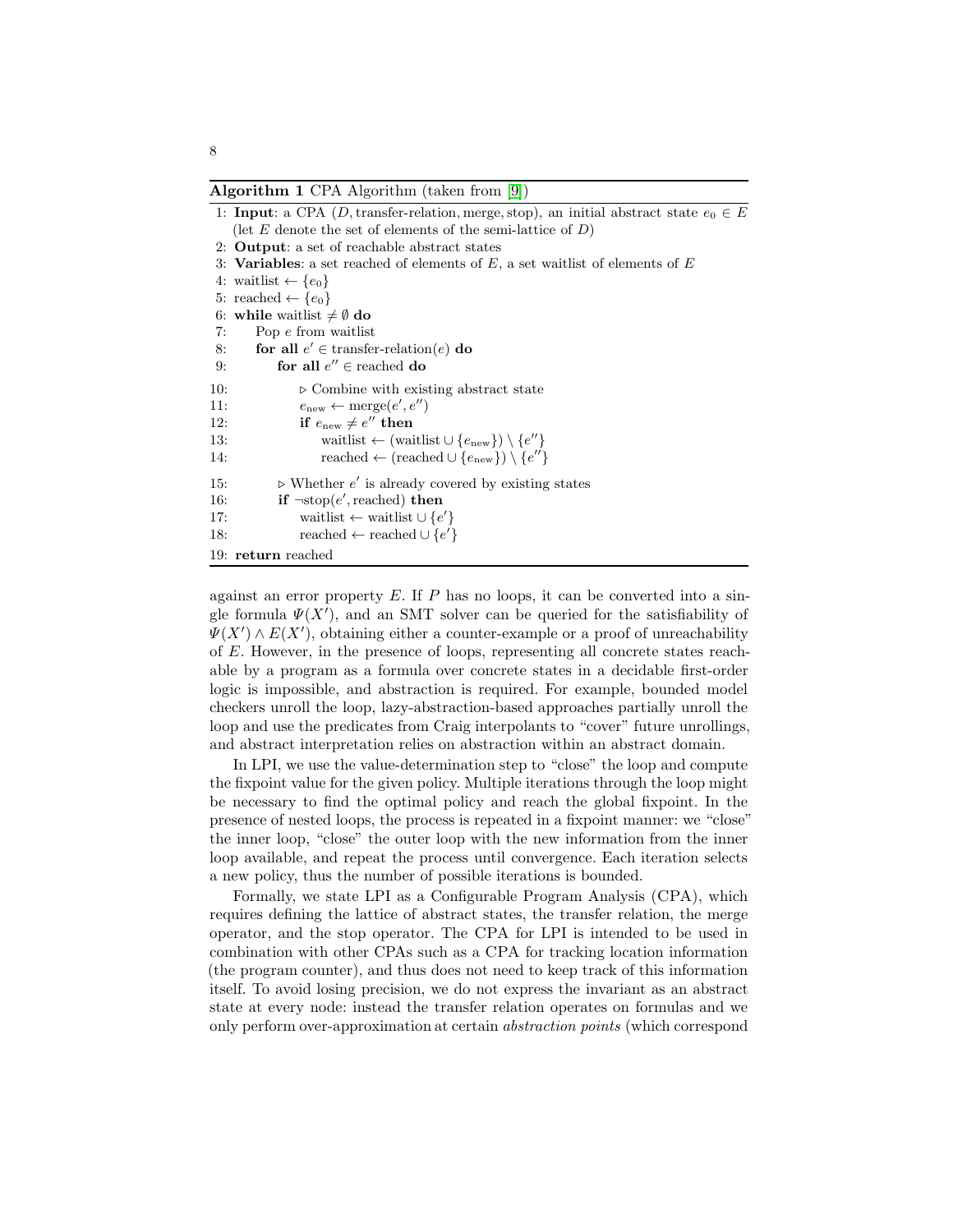to loop heads in a well-structured CFA). This approach is inspired by adjustableblock encoding [\[10\]](#page-18-0), which performs the same operation for predicate abstraction. One difference to path focusing [\[18\]](#page-18-8) is that we still traverse intermediate nodes, which facilitates inter-analysis communication.

We introduce two lattices: *abstracted states* (not to be confused with *abstract* states in general: both intermediate and abstracted states are abstract) for states associated with abstraction points (which can only express abstract states in the template constraints domain) and intermediate states for all others (which can express arbitrary concrete state spaces using decidable SMT formulas).

An abstracted state is an element of a template constraints domain with meta-information added to record the policy being used.

Definition 1 (Abstracted State). An abstracted state is a mapping from the externally given set T of templates to tuples  $(d, \text{policy}, \text{backpointer})$ , where  $d \in \mathbb{R}$ is a bound for the associated template t (the represented property is  $t \cdot X \leq d$ ). policy is a formula representing the policy that was used for deriving  $d$  (policy has to be monotone and concave, and in particular contain no disjunctions), and backpointer is an abstracted state that is a starting point for the policy (base case is an empty mapping).

The preorder on abstracted states is defined by component-wise comparison of bounds associated with respective templates (lack of a bound corresponds to an unbounded template). The concretization is given by the conjunction of represented template linear constraints, disregarding policy and backpointer metainformation. For example, an abstracted state  $\{x : (10, 0, 0)\}$  (underscores represent meta-information irrelevant to the example) concretizes to  ${c | c[x] \le 10}$ , and the initial abstracted state {} concretizes to all concrete states.

Intermediate states represent reachable state-spaces using formulas directly, again with meta-information added to record the "used" policy.

**Definition 2** (Intermediate State). An intermediate state is a tuple  $(a_0, \phi)$ , where  $a_0$  is a starting abstracted state, and  $\phi(X, X')$  is a formula over a set of input variables  $X$  and output variables  $X'$ .

The preorder on intermediate states is defined by syntactic comparison only: states with identical starting states and identical formulas are deemed equal, and incomparable otherwise. The concretization is given by satisfiable assignments to X' subject to  $\phi(X, X')$  and the constraints derived from  $a_0$  applied to input variables X. For example, an intermediate state  $({x : (10, 1, 1)}, x' = x + 1)$ concretizes to the set  ${c | c|x \le 11}$  of concrete states.

Abstraction (Alg. [2\)](#page-9-0) is the conversion of an intermediate state  $(a_0, \phi)$  to an abstracted state, by maximizing all templates  $t \in T$  subject to constraints introduced by  $a_0$  and  $\phi$ , and obtaining a backpointer and a policy from the produced model  $M$ . This amounts to selecting the appropriate disjuncts in each disjunction of  $\phi$ . To do so, we annotate  $\phi$  with marking variables: each disjunction  $\tau_1 \vee \tau_2$ in  $\phi$  is replaced by  $(m \wedge \tau_1) \vee (\neg m \wedge \tau_2)$  where m is a fresh propositional variable. A policy associated to a bound is then identified by the values of the marking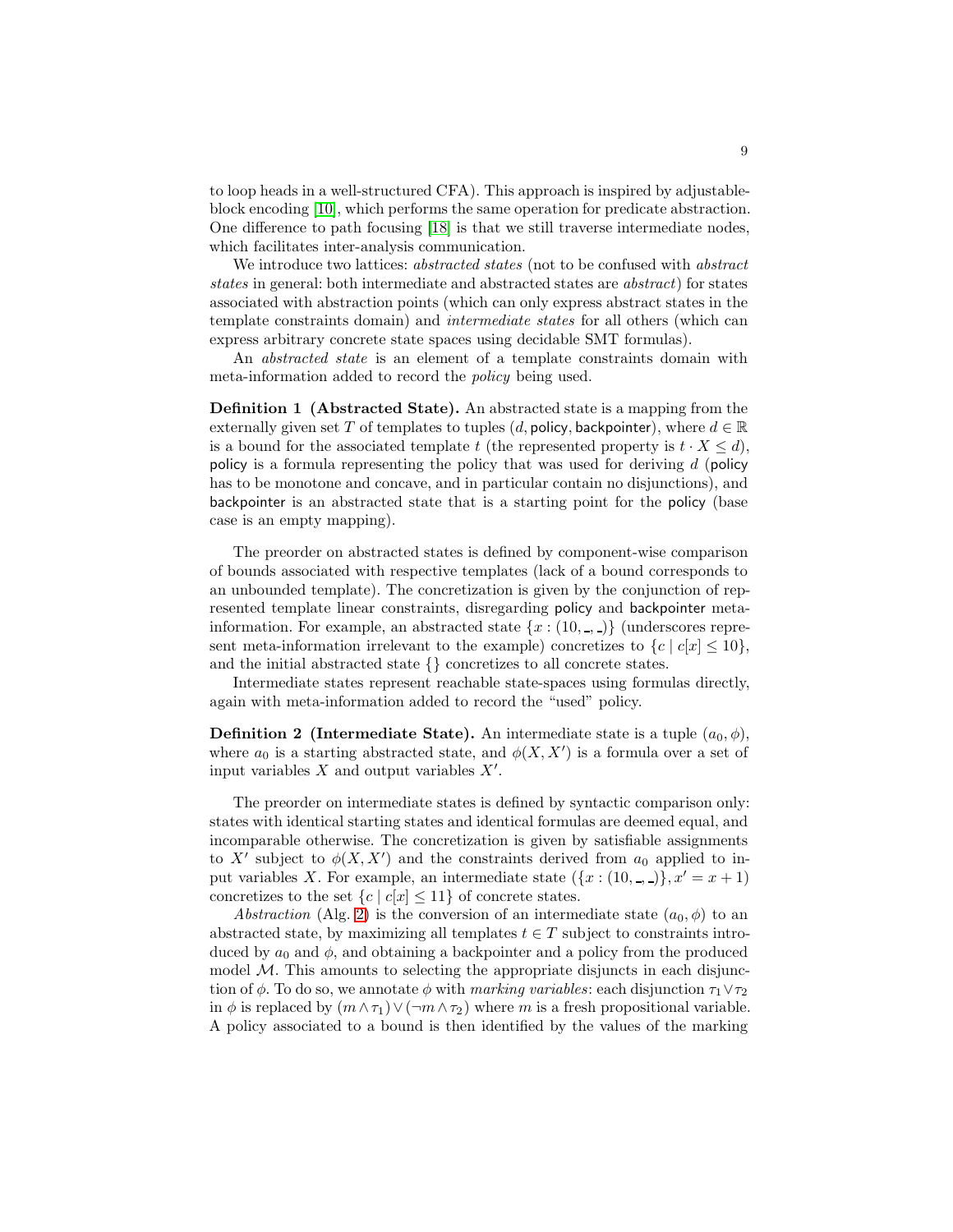<span id="page-9-0"></span>Algorithm 2 LPI Abstraction

1: **Input:** intermediate state  $(a_0, \phi)$ , set T of templates 2: Output: generated abstracted state new 3:  $new \leftarrow \text{empty abstracted state}$ 4: for all template  $t \in T$  do 5:  $\phi \leftarrow \phi$  with disjunctions annotated using a set of marking variables M 6: ⊲ Maximize subject to the constraints introduced by the formula 7:  $\rho$  and the starting abstracted state. 8:  $d \leftarrow \max t \cdot X'$  subject to  $\hat{\phi}(X, X') \wedge a_0$ 9:  $\mathcal{M} \leftarrow \text{model}$  at the optimal 10:  $\triangleright$  Replace marking variables M in  $\hat{\phi}$  with their value from the model M, 11: ⊲ generating a concave formula that represents the policy. 12: Policy  $\psi \leftarrow \phi[M/M]$ 13:  $new[t] \leftarrow (d, \psi, a_0)$ 14: return new

variables at the optimum (subject to the constraints introduced by  $\phi$  and  $a_0$ ), and is obtained by replacing the marking variables in  $\phi$  with their values from M. Thus the abstraction operation effectively performs the policy-improvement operation for the given node, as only the policies which are feasible with respect to the current candidate invariant (given by previous abstracted state) are selected.

Example 2 (LPI Propagation and Abstraction). Let us start with an abstracted state  $a = \{x : (100, \ldots)\}\$  (which concretizes to  $\{c \mid c|x| \leq 100\}\$ , underscores stand for some policy and some starting abstracted state) and a set  $\{x\}$  of templates.

After traversing a section of code if  $(x \le 10)x$  += 1; else  $x = 0$ ; we get an intermediate state  $(a, \phi)$  with  $\phi = (x \leq 10 \land x' = x + 1 \lor x > 10 \land x' = 0)$ and a backpointer to the starting abstracted state a. Suppose in our example the given C code fragment ends with a loop head. Then we use abstraction (Alg. [2\)](#page-9-0) to convert the intermediate state  $(a, \phi)$  into a new abstracted state.

Firstly, we annotate  $\phi$  with *marking variables*, which are used to identify the selected policy, obtaining  $x \leq 10 \wedge x' = x + 1 \wedge m_1 \vee x > 10 \wedge x' = 0 \wedge \neg m_1$ . Afterwards, we optimize the obtained formula (together with the constraints from the starting abstracted state  $a$ ) for the highest values of templates. This amounts to a single OPT-SMT query:

 $\sup x'$  s.t.  $x \le 100 \wedge (x \le 10 \wedge x' = x + 1 \wedge m_1 \vee x > 10 \wedge x' = 0 \wedge \neg m_1)$ 

The query is satisfiable with a maximum of 11, and an SMT model  $\mathcal M$ :  ${x':11, m_1 :}$  true,  ${x:10}$ . Replacing the marking variable  $m_1$  in  $\phi$  with its value in M gives us a disjunction-free formula  $x \leq 10 \wedge x' = x + 1$ , which we store as a policy. Finally, the newly created abstracted state is  $\{x : (11, x \leq 10 \land x' = x + 1, a)\}.$ 

The local value-determination step (Alg. [3\)](#page-11-0) computes the least fixpoint for the chosen policy across the entire strongly connected component where the current node n lies. The algorithm starts with a map  $\mathit{influencing}$  from nodes to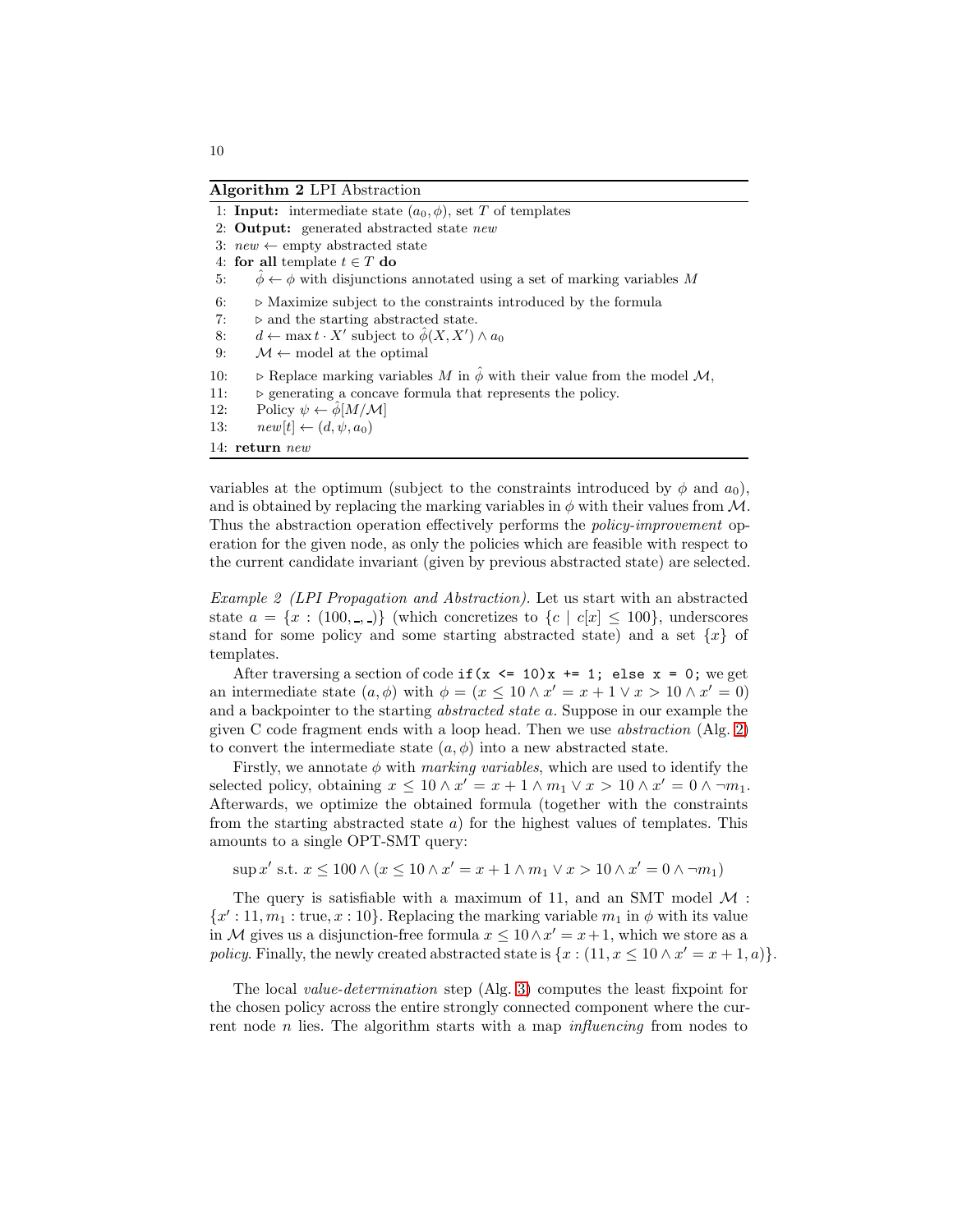abstracted states, which is generated by transitively following policy backpointers, and converting the resulting set of abstracted states to a map[7](#page-10-0) . From this map, we generate a global optimization problem, where the set of fresh variables  $d_{n_i}^t$  represents the maximal value a template t can obtain at the node  $n_i$  using the policies selected. Variable  $d_{n_i}^t$  is made equal to the namespaced<sup>[8](#page-10-1)</sup> output value of the policy  $\psi(X, X')$  chosen for t at  $n_i$  (line [13\)](#page-11-1). For each policy  $\psi$  and the associated backpointer  $a_0$ , we constrain the input variables of  $\psi$  using a set of variables  $d_{n_0}^{t_0}$  representing bounds at the node  $n_0$  associated with  $a_0$  (line [16\)](#page-11-2). This set of "input constraints" for value determination results in a quadratic number of constraints in terms of the number of selected policies. Finally, for each template t we maximize for  $d_n^t$  (line [20\)](#page-11-3), which is the maximum possible value for  $t$  at node  $n$  under the current policy, and we record the bound in the generated abstracted state (line [21\)](#page-11-4), keeping the old policy and backpointer.

The local-value-determination algorithm is almost identical to max-strategy evaluation [\[5\]](#page-17-3), except for two changes: we only add potentially relevant constraints from the "closed" loop (found by traversing backpointers associated with policies), and we maximize objectives one by one, not for their sum (which avoids special casing infinities, and enables optimizations outlined in Sec. [4\)](#page-12-0). Unlike classic policy iteration, we only run local value determination after merges on loop heads, because in other cases the value obtained by abstraction is the same as the value which could be obtained by value determination.

**Formulation as a CPA** The *initial state* is the abstracted state  $\{\}\$  (empty map), representing  $\top$  of the template constraints domain. The stop operator checks whether a newly created abstracted state is covered by one of the existing abstracted states using the preorder described above. The transfer relation finds the successor state for a given CFA edge. It operates only on intermediate states – an abstracted state  $a_0$  is firstly converted to the intermediate state  $(a_0, true)$ . Then, the transfer-relation operator runs symbolic execution: the successor of an intermediate state  $(a, \phi(X, X'))$  under the edge  $(A, \tau(X, X'), B)$  is the intermediate state  $(a, \phi'(X, X'))$  with  $\phi'(X, X') \equiv \exists \tilde{X} . \phi(X, \hat{X}) \wedge \tau(\hat{X}, X').$ If the successor node is a loop head, then abstraction (Alg. [2\)](#page-9-0) is performed on the resulting state.

The merge operator has two operation modes, depending on whether we are dealing with abstracted states or with intermediate states.

For two abstracted states, we perform the join: for each template, we pick the largest bound out of the two possible, and we keep the corresponding policy and the backpointer. If the merge "closes" the loop (that is, we merge at the loop head, and one of the updated policies has a backpointer to a state inside the loop), we find the map *influencing* by recursively following the backpointers of the joined state, and run local value determination (Alg. [3\)](#page-11-0). For two intermediate states  $(a_1, \phi_1)$  and  $(a_2, \phi_2)$  with  $a_1$  identical to  $a_2$  the merge operator returns the disjunction  $(a_1, \phi_1 \vee \phi_2)$ . Otherwise, we keep the states separate.

<sup>7</sup> The are no collisions as abstracted states are joined at nodes.

<span id="page-10-1"></span><span id="page-10-0"></span> $8$  Namespacing means creating fresh copies by attaching a certain *prefix* to variable names.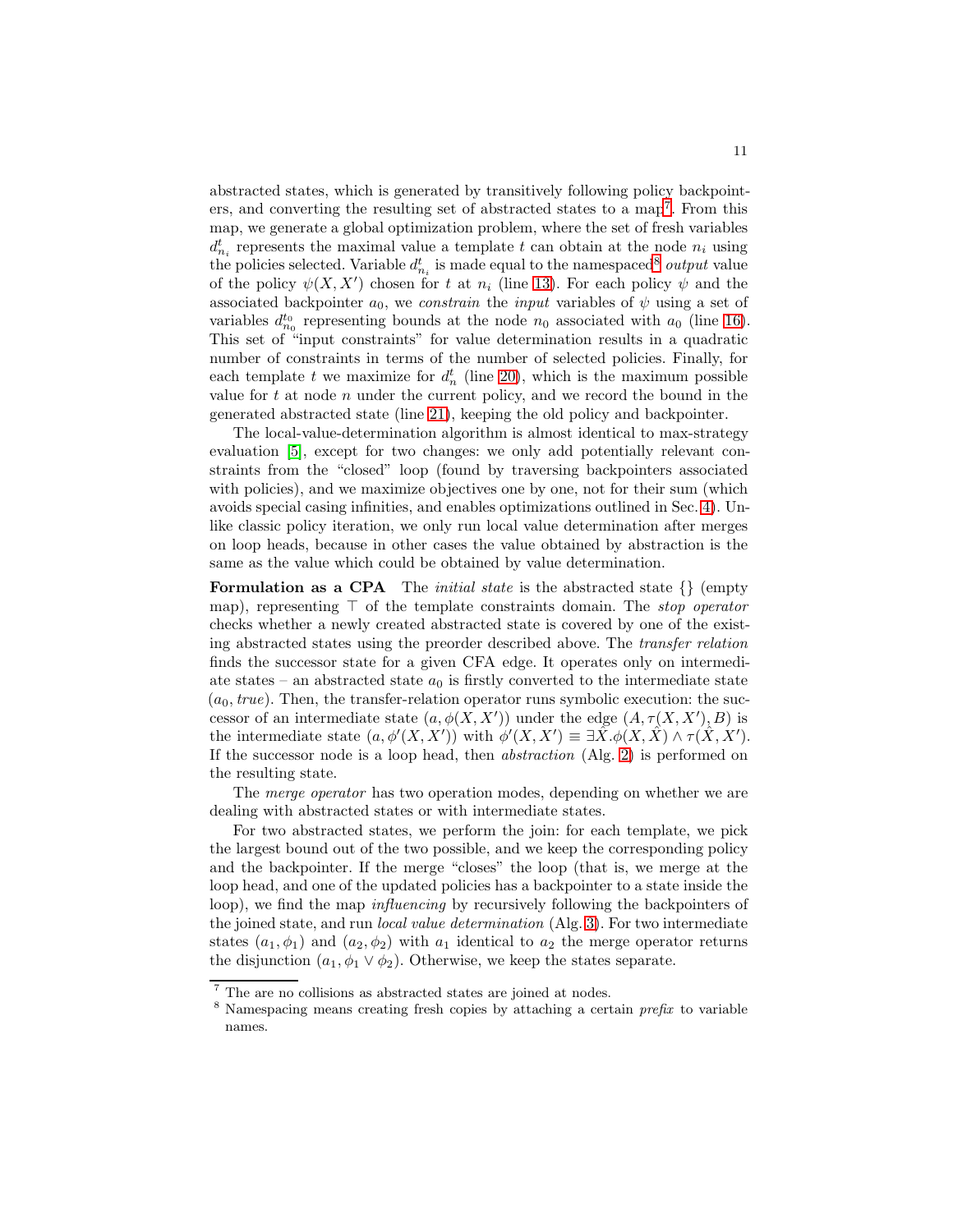<span id="page-11-0"></span>Algorithm 3 Local Value Determination

1: **Input:** node *n*, map *influencing* from nodes to abstracted states, set  $T$  of templates 2: Output: generated abstracted state new 3: constraints  $\leftarrow \emptyset$ 4: for all node  $n_i \in influencing$  do 5: state  $s \leftarrow \text{influencing}[n_i]$ 6: for all template  $t \in s$  do 7: (bound d, policy  $\psi$ , backpointer  $a_0$ )  $\leftarrow s[t]$ 8: Generate a unique string namespace 9:  $\rhd$  Prefix all variables in  $\psi$ . 10:  $\triangleright X'_{namespace}, X_{namespace}$  is a set of namespaced output/input variables for  $\psi$ . 11: constraints ← constraints  $\cup \{\psi[X/X_{namespace}][X'/X'_{namespace}]\}$  $12:$  $t_{n_i}$  ← fresh variable (upper bound on t at n) 13: constraints ← constraints  $\cup \{d_{n_i}^t = t \cdot X'_{namespace}\}$ 14:  $n_0 \leftarrow$  location associated with  $a_0$ 15: for all  $t_0 \in a_0$  do 16: constraints ← constraints  $\cup \{t_0 \cdot X_{namespace} \leq d_{n_0}^{t_0}\}$ 17:  $\mathit{new} \leftarrow \mathsf{empty}$  abstracted state 18: for all templates  $t \in T$  do 19:  $(d_0, \psi, a_0) \leftarrow \inf$ uencing[n] 20:  $d \leftarrow \max d_n^t$  subject to *constraints* 21:  $new[t] \leftarrow (d, \psi, a_0)$ 22: return new

<span id="page-11-4"></span><span id="page-11-3"></span><span id="page-11-2"></span><span id="page-11-1"></span>The local-value-determination problem only contains the constraints resulting from policies of the abstracted states associated with nodes in the current loop. This optimization does not affect the invariant as only the nodes dominating the loop head can change it. Of those, only the invariants of the nodes reachable from the loop head can be affected by the computation: i.e., the strongly connected component of n.

#### Properties of LPI

Soundness LPI, like any configurable program analysis, terminates when no more updates can be performed, and newly produced abstract states are subsumed (in the preorder defined by the lattice) by the already discovered ones. Thus, it is an inductive invariant: the produced abstract states satisfy the initial condition and all successor states are subsumed by the existing invariant. Hence the obtained invariant is sound.

**Termination** An infinite sequence of produced *abstract* states must contain infinitely many abstracted states, as they are associated with loop heads. However, each subsequent abstraction on the same node must choose a different policy to obtain a successively higher value, but the number of policies is finite. An infinite sequence is thus impossible, hence termination.

Optimality In the absence of integers, LPI terminates with the same invariant as classical policy iteration with SMT [\[5\]](#page-17-3). The outline of the proof is that LPI can be seen as an efficient oracle for selecting the next policy to update (note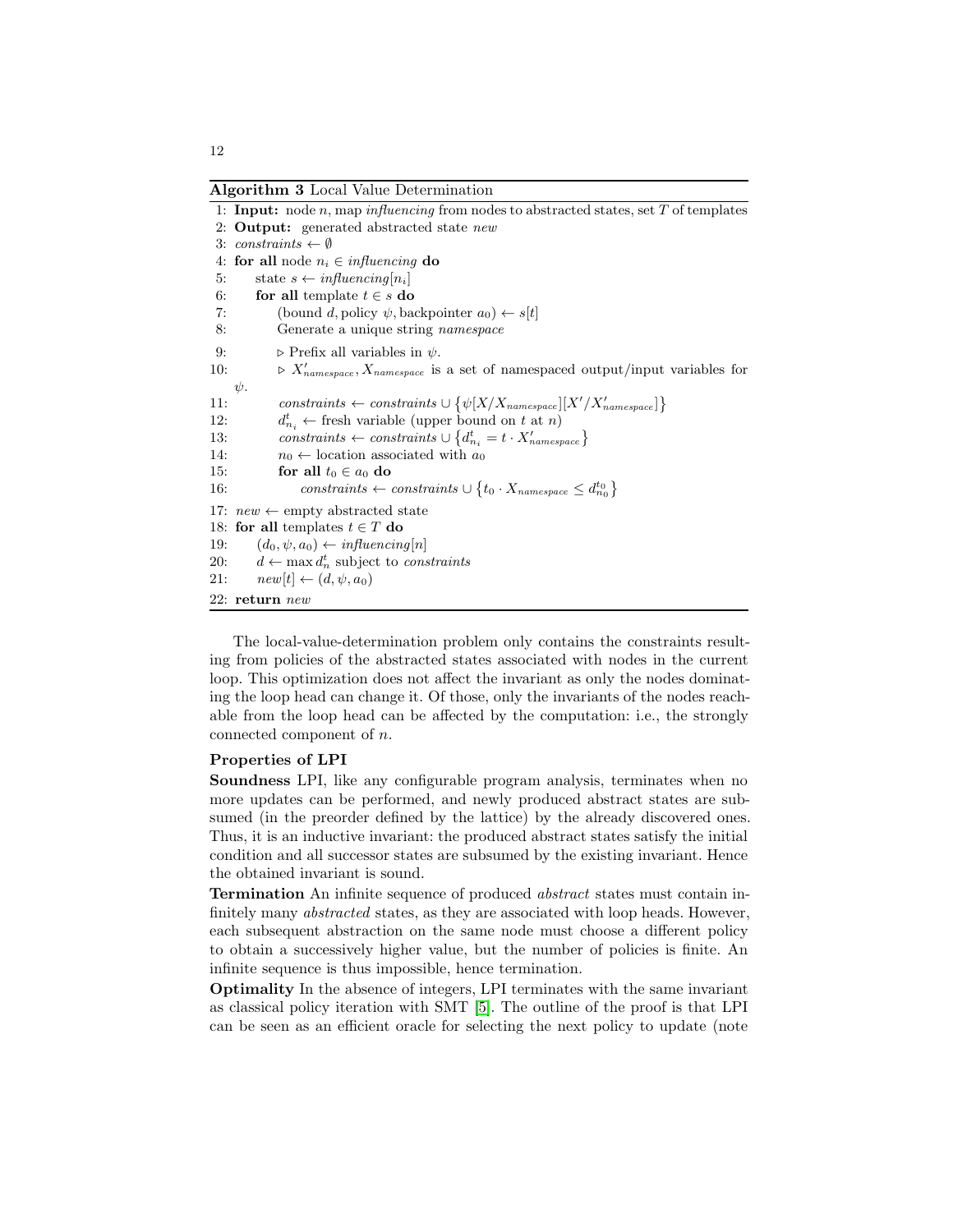that policies selected by LPI are always feasible with respect to the current invariant candidate). Skipping value-determination steps when they have no effect, and attempting to include only relevant constraints in the value-determination problem do not alter the values of obtained fixed points.

Example 3 (LPI Trace on the Running Example). We revisit the running example (Fig. [1\)](#page-3-0) with LPI:

- 1. We start with the empty abstracted state  $a_0 \equiv \{\}.$
- 2. Transfer relation under the edge  $(I, \phi_1, A)$  produces the new intermediate state  $(a_0, i' = 0 \land j' = 0)$  associated with A. As A is a loop head, we perform an abstraction to obtain the abstracted state  $a_1 \equiv \{i : (0, \_, a_0), j : (0, \_, a_0)\}\,$ (corresponding to  $i \leq 0 \land j \leq 0$ ) [2 linear programming problems].
- 3. Transfer relation explores the edge  $(A, \phi_2, A)$  and produces the intermediate state  $(a_1, i \leq 0 \land j' \leq 0 \land i' = i + 1)$ . Again we perform an abstraction, obtaining the abstracted state  $a_2 \equiv \{i : (1, ., a_1), j : (0, ., a_1)\}\$  [2 LP problems].
- 4. The merge operator on node  $A$  merges the new state  $a_2$  with the previous state  $a_1$ , yielding the abstracted state  $a_3 \equiv \{i : (1, \ldots, a_1), j : (0, \ldots, a_0)\}\.$  Value determination "closes" the loop, producing  $a_4 \equiv \{i : (10, ., a_1), j : (0, ., a_0)\}.$ [1 LP problem].
- 5. Transfer relation explores the edge  $(A, \phi_3, B)$  and produces the intermediate state  $(a_3, i' \leq 10 \wedge (\neg i' < 10) \wedge j' \leq 0)$ , which is abstracted to  $a_5 \equiv \{i : (10, ., a_4), j : (0, ., a_4)\}\;[2 \text{ LP problems}].$
- 6. The edge  $(B, \phi_4, B)$  is explored, resulting in the intermediate state  $(a_4, i' \leq 10 \land j \leq 0 \land j' = j + 1)$ , which is abstracted into  $a_6 \equiv \{i : (10, ., a_5), j : (1, ., a_5)\}\;[2 \text{ LP problems}].$
- 7. Value determination produces the state  $a_7 \equiv \{i : (10, \cdot, a_4), j : (10, \cdot, a_5)\},\$ and the exploration concludes. [1 LP problem].

Compared to the original algorithm there are two value-determination problems instead of four, both on considerably smaller scale. There are also only ten LP problems, compared to more than twenty in the original version. The improvement in performance is more than a fixed constant: if the number of independent loops in the running example was to increase from  $2$  to  $N$ , the increase in the analysis time of classic policy iteration would be quadratic, while LPI would scale linearly.

# <span id="page-12-0"></span>4 Extensions and Implementation Aspects

Template Synthesis The template constraints domain requires templates defined for the given program. In LPI, we can simulate the interval and octagon domains by synthesizing templates of the form  $\pm x$ ,  $\pm x \pm y$  for every numeric variable  $x, y$  in the program *alive* at the given program node. Moreover, the templates can be synthesized from error properties: e.g. for  $assert(x)$  = 2  $*$ y) we could generate the templates  $\pm (x - 2y)$ .

We show the analysis time of LPI (excluding startup and parsing) in the interval-domain-mode vs. octagon-domain-mode in Fig. [2](#page-13-0) (each data point corresponds to an analyzed program). The number of octagon templates is quadratic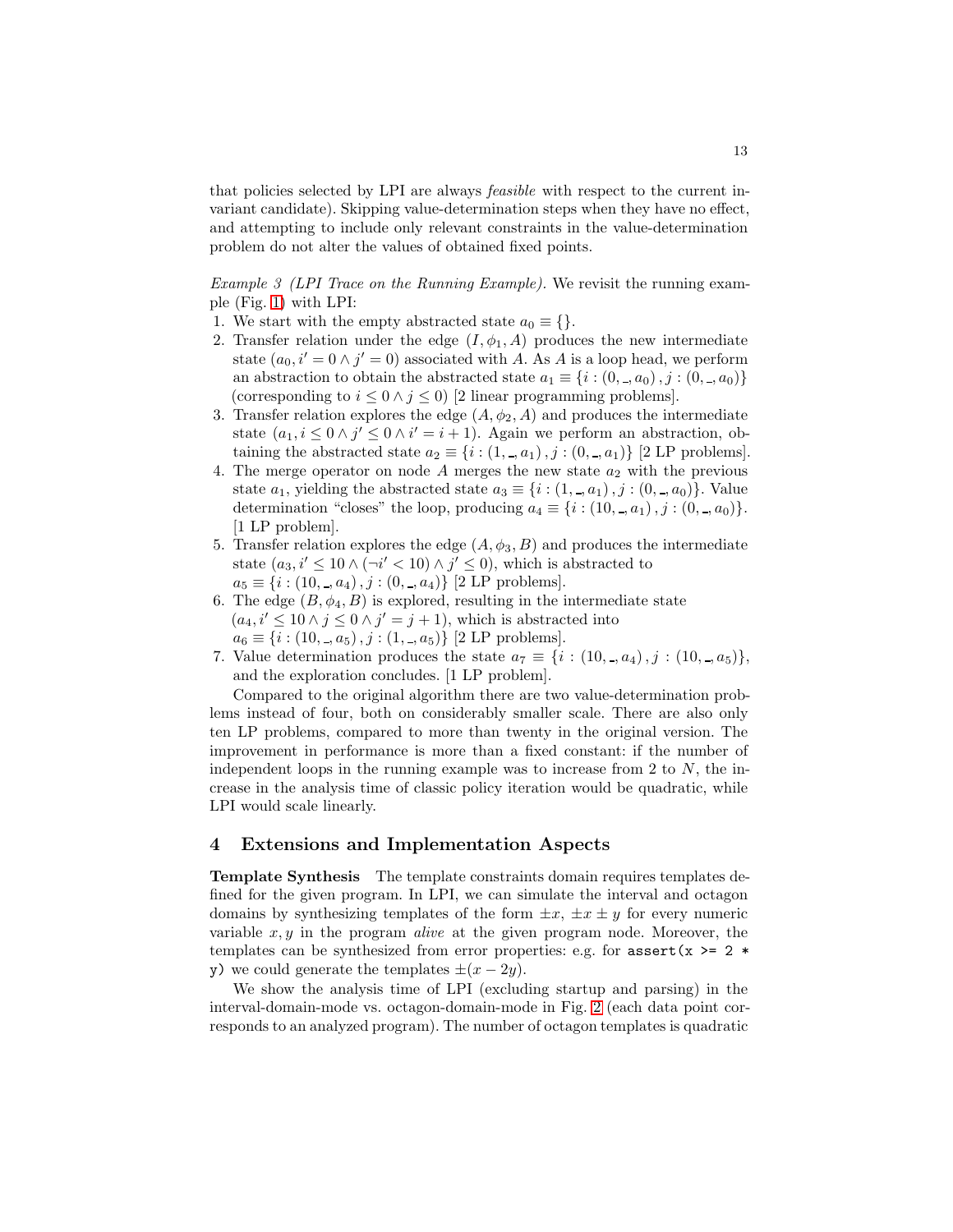<span id="page-13-0"></span>

Fig. 2: Octagon vs. Interval LPI Analysis Time (Dataset and Setup as in Sec. [5\)](#page-15-0)

in terms of the number of interval templates, thus we expect a quadratic rise in analysis time, however in practice we observe a sub-quadratic increase.

This has motivated us to experiment with simulating a more expressive domain. We generate templates  $\pm 2x \pm y$ ,  $\pm x \pm y \pm z$ , and even  $\pm 2x \pm y \pm z$ , for every possible combination of live variables  $x, y, z$  at the given program location. Using this new "rich" template generation strategy we achieve a significant precision improvement as shown by the number of verified programs in the legend of Fig. [3a.](#page-16-0)

Dealing With Integers Original publications on max-policy iteration in template constraints domain deal exclusively with reals, whereas C programs operate primarily on integers<sup>[9](#page-13-1)</sup>. Excessively naive handling of integers leads to poor results: with an initial condition  $x = 0, x \in [0, 4]$  is inductive for the transition system  $x' = x + 1 \wedge x \neq 4$  in integers, but not in rationals, due to the possibility of the transition  $x = 3.5$  to  $x = 4.5$ . An obvious workaround is to rewrite each strict inequality  $a < b$  into  $a \leq b - 1$ : on this example, the transition becomes  $x = x + 1 \wedge (x \leq 3 \vee x \geq 5)$  and  $x \in [0, 4]$  becomes inductive on rationals. However, to make use of data produced by an additional congruence analysis, we use optimization modulo theory with integer and real variables for abstraction, and mixed integer linear programming for value determination.

Unfortunately, linear relations over the integers are not concave, which is a requirement for the least fixpoint property of policy iteration. Thus the encoding described above may still result in an over-approximation. Consider the following program:

```
x=0; x_new=unknown();
while (2 * x_new == x+2) {
    x = x_new; x_new = unknown();}
```
LPI terminates with a fixpoint  $x \leq 2$ , yet the least fixpoint is  $x \leq 1$ .

<span id="page-13-1"></span><sup>9</sup> Previous work [\[19\]](#page-18-9) deals with finding the exact interval invariants for programs involving integers, but only for a very restricted program semantics.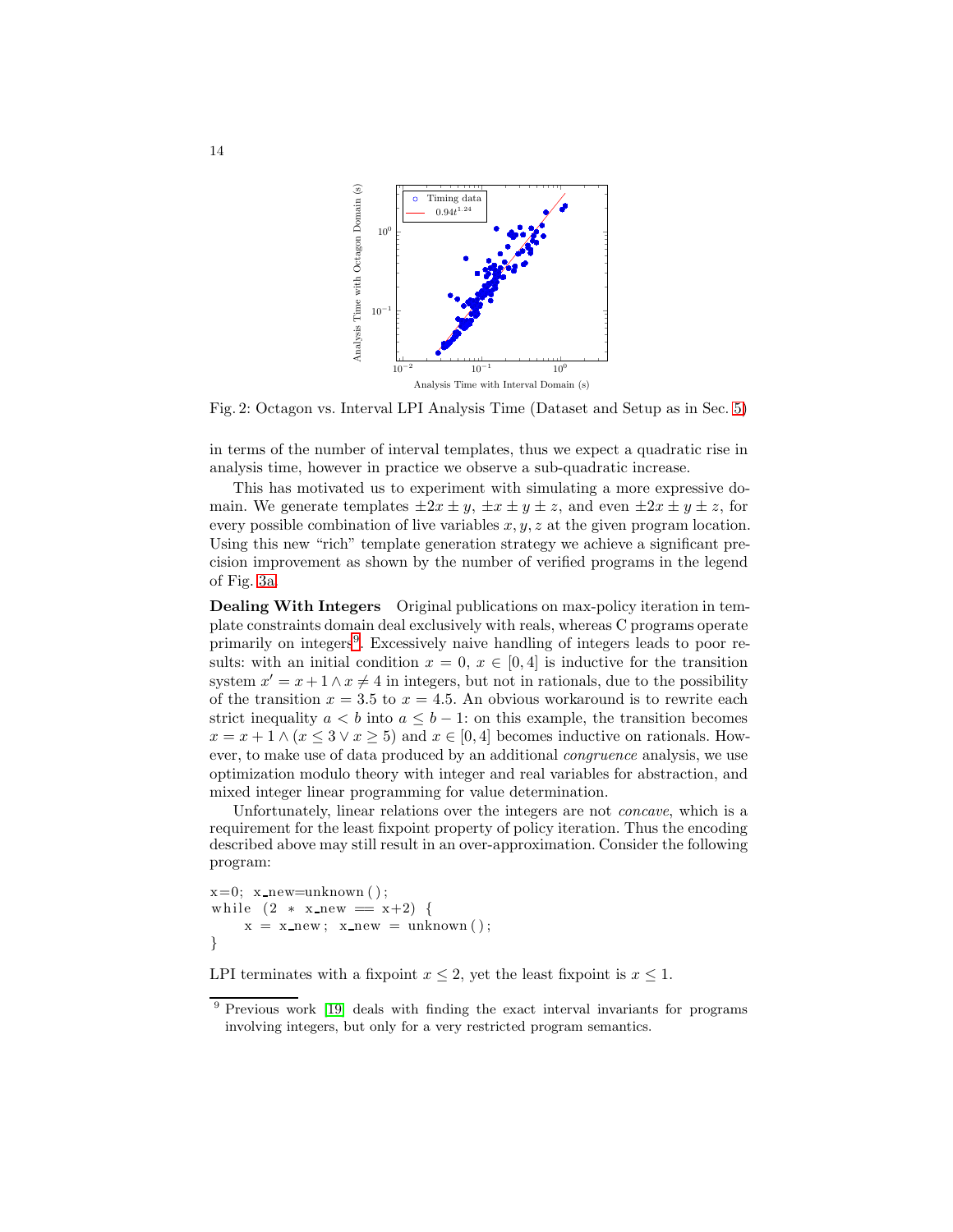Congruence A congruence analysis which tracks whether a variable is even or odd can be run in parallel with LPI (a more general congruence analysis may be used, but we did not find the need for it on our examples). During the LPI abstraction step, the congruence information is conjoined to the formula being maximized, and the bounds from LPI are used for the congruence analysis.

This combination enhances the precision on our dataset (cf. Fig. [3a\)](#page-16-0), and demonstrates the usefulness of expressing policy iteration as a typical fixpoint computation. Furthermore, it provides a strong motivation to use integer formulas for integer variables in programs, and not their rational relaxation.

Optimizations In Sec. [3](#page-6-0) we describe the local value-determination algorithm which adds a quadratic number of constraints in terms of policies. In practice this is often prohibitively expensive. The quadratic blow-up results from the "input" constraints to each policy, which determine the bounds on the input variables. We propose multiple optimization heuristics which increase the performance.

As a motivation example, consider a long trace ending with an assignment x  $= 1$ . If this trace is feasible and chosen as a policy for the template x, the output bound will be 1, regardless of the input. With that example in mind, consider the abstraction procedure from which we derive the bound  $d$  for the template  $t$ . Let  $( \Box, \phi(X, X') )$  be the intermediate state used for the abstraction (Alg. [2\)](#page-9-0). We check the satisfiability of  $\phi(X, X') \wedge t \cdot X' > d$ ; if the result is unsatisfiable, then the bound of t is *input-independent*, that is, it is always  $d$  if the trace is feasible. Thus we do not add the *input constraints* for the associated policy in the valuedetermination stage. Also, when computing the map *influencing* from nodes to abstracted states for the value-determination problem, we do not follow the backpointers for input-independent policies, potentially drastically shrinking the resulting constraint set. Similarly, if none of the variables of the "input template" occur in the policy, the initial constraint is irrelevant and can be dropped.

Furthermore, we limit the size of the value-determination LP by merging some of the unknowns. This is equivalent to equating these variables, thus strengthening the constraints. The result thus under-approximates the fixed point of the selected policy. If it is less than the policy fixed point (not inductive with respect to the policy), we fall back to the normal value determination.

During *abstraction* on the intermediate state  $(a_0, \psi)$ , we may skip the optimization query based on a syntactic check: if we are optimizing for the template t, and none of the variables of t occur in  $\psi$ , we return the bound associated with  $a_0[t]$ .

Additionally, during maximization we add a redundant lemma to the set of constraints that specifies that the resultant value has to be strictly larger than the current bound. This significantly speeds up the maximization by shrinking the search space.

**Iteration Order** In our experiments, we have found performance to depend on the iteration order. Experimentally, we have determined a good iteration order to be the recursive iteration strategy using the weak topological ordering [\[20\]](#page-18-10). This is a strength of LPI: it blends into existing iteration strategies.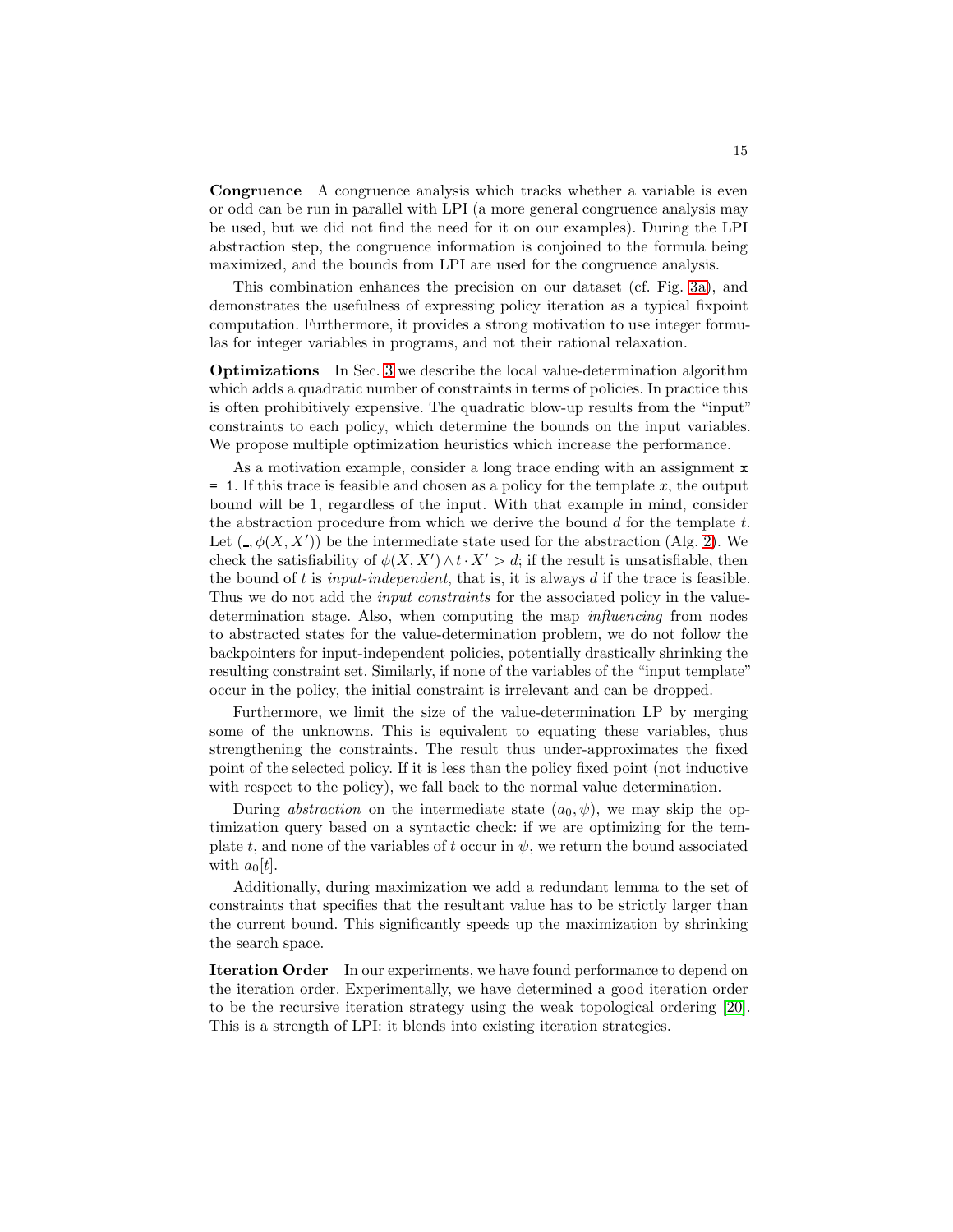Unrolling We unroll loops up to depth 2, as some invariants can only be expressed in the template constraints domain in the presence of unrollings (e.g., invariants involving a variable whose initial value is set only inside the loop).

Abstraction Refinement for LPI As a template constraints domain can be configured by the number of templates present, it is a perfect candidate for refinement, as templates can be added to increase the precision of the analysis.

However, a full abstraction-refinement algorithm for LPI would be outside of the scope of this work, and thus to obtain the results we use a naive algorithm that iteratively tries progressively more precise and costly configurations until the program can be verified. The configurations we try are (in that order): (i) Intervals (ii) Octagons (iii) Previous + Unrolling (iv) Previous + Rich Templates  $(\pm x \pm y \pm z)$  (v) Previous + Congruence Analysis.

## <span id="page-15-0"></span>5 Experiments

We have evaluated our tool on the benchmarks from the category "Loops" of the International Competition on Software Verification (SV-COMP'15) [\[21\]](#page-18-11) consisting of 142 C programs, 93 of which are correct (the error property is unreachable). We have chosen this category for evaluation because its programs contain numerical assertions about variables modified in loops, whereas other categories of SV-COMP mostly involve variables with a small finite set of possible values that can be enumerated effectively. All experiments were performed with the same resources as in SV-COMP'15: an Intel Core i7-4770 quad-core CPU with 3.40 GHz, and limits of 15 GB RAM and 900 s CPU time per program. The tool is integrated inside the open-source verification framework CPAchecker [\[7\]](#page-17-5), used configuration and detailed experimental results are available at http://lpi.metaworld.me.

We compare LPI (with abstraction refinement) with three tools representing different approaches to program analysis: **BLAST 2.7.3 (SV-COMP'15)** [\[22\]](#page-18-12), which uses lazy abstraction, **PAGAI** (git hash 254c2fc693) [\[23\]](#page-18-13), which uses abstract interpretation with path focusing, and CPAchecker 1.3.10-svcomp15 (SV-COMP'15) [\[7\]](#page-17-5), the winner of SV-COMP 2015 category "Overall", which uses an ensemble of different techniques: explicit value, k-induction, and lazy predicate abstraction. For LPI we use CPAchecker in version 1.4.10-lpi-vmcai16.

Because LPI is an incomplete approach, it can only produce safety proofs (no counter-examples). Thus in Table [1](#page-16-1) we present the statistics on the number of safety proofs produced by different tools. The first five columns represent *differ*ences between approaches: the cell corresponding to the row A and a column B (read "A vs. B") displays the number of programs A could verify and B could not. In the column Unique we show the number of programs only the given tool could verify (out of the analyzers included in the comparison). The column Verified shows the total number of programs a tool could verify. The column Incorrect shows false positives: programs that contained a bug, yet were deemed correct by the tool — our current implementation unsoundly ignores integer overflows, as though the program used mathematical integers.<sup>[10](#page-15-1)</sup>

<span id="page-15-1"></span> $10$  It is possible to add sound overflow handling, as done in e.g. Astrée, to our approach, at the expense of extra engineering.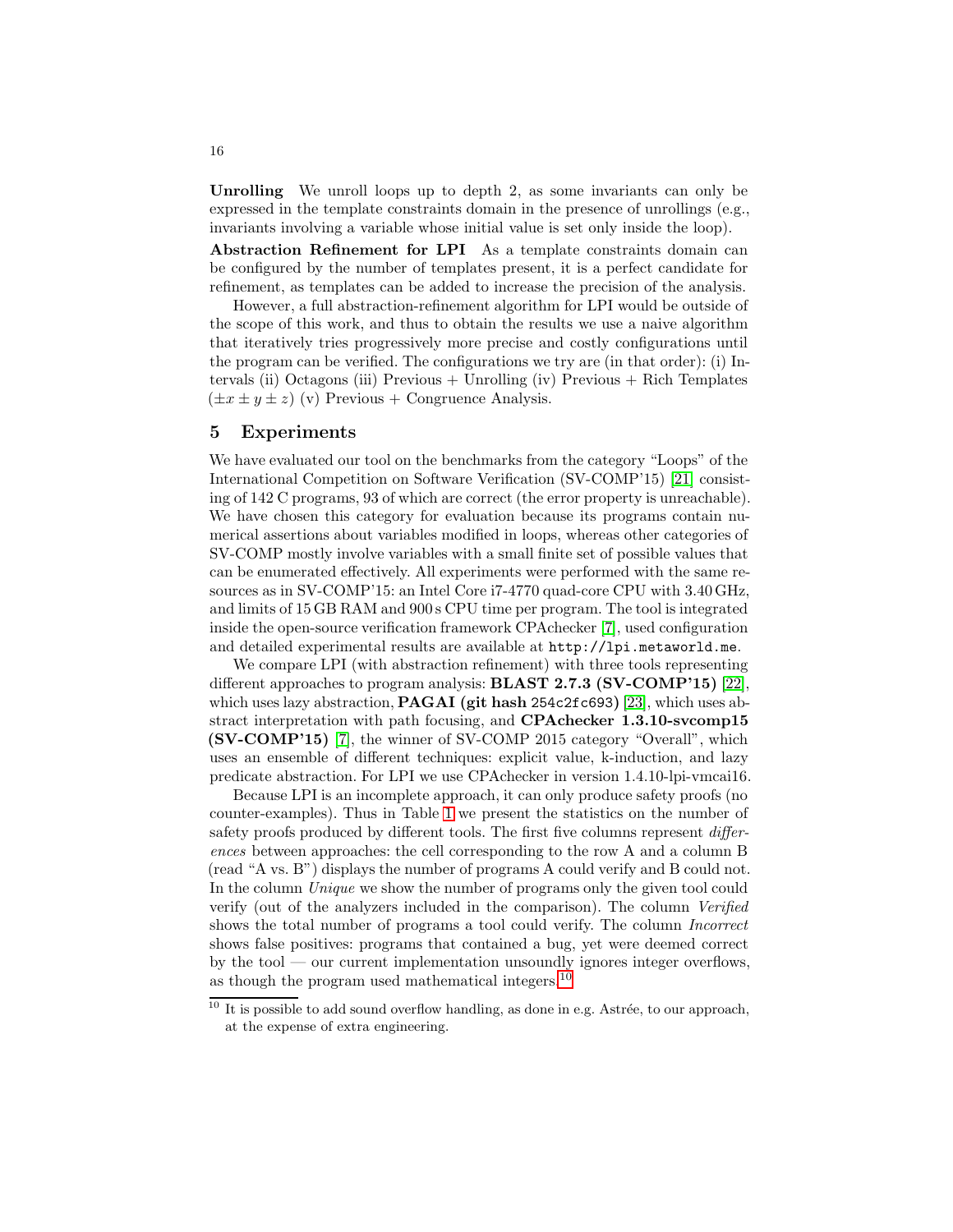<span id="page-16-1"></span>

|                   |    |    | vs. PAGAI LPI BLAST CPAchecker Unique Verified Incorrect |    |  |
|-------------------|----|----|----------------------------------------------------------|----|--|
| <b>PAGAI</b>      |    |    |                                                          |    |  |
| LPI               | 13 | 20 | 20                                                       |    |  |
| <b>BLAST</b>      |    |    |                                                          | 45 |  |
| <b>CPAchecker</b> |    |    |                                                          |    |  |

Table 1: Number of verified programs of different tools

<span id="page-16-0"></span>

(LPI in abstraction-refinement mode)



From this table we see that LPI verifies more examples than other tools can, including seven programs that others cannot.

Timing Results In Sec. [4](#page-12-0) we have described the various possible configurations of LPI. As trying all possible combinations of features is exponential, tested configurations represent cumulative stacking of features. We present the timing comparison across those in the quantile plot in Fig. [3a,](#page-16-0) and in the legend we report the number of programs each configuration could verify. Each data point is an analyzed program, and the series are sorted separately for each configuration.

The quantile plot for timing comparison across different tools is shown in Fig. [3b.](#page-16-0) We have included two LPI configurations in the comparison: fastest (LPI-Intervals) and the most precise one (LPI-Refinement, switches to a more expensive strategy out of the ones in Fig. [3a](#page-16-0) if the program cannot be verified). From the plot we can see that LPI performance compares favorably with lazy abstraction, but that it is considerably outperformed by abstract interpretation. The initial difference in the analysis time between the CPAchecker-based tools and others is due to JVM start-up time of about 2 seconds.

## 6 Conclusion and Future Work

We have demonstrated that LPI is a viable approach to program analysis, which can outperform state-of-the-art competitors either in precision (abstract inter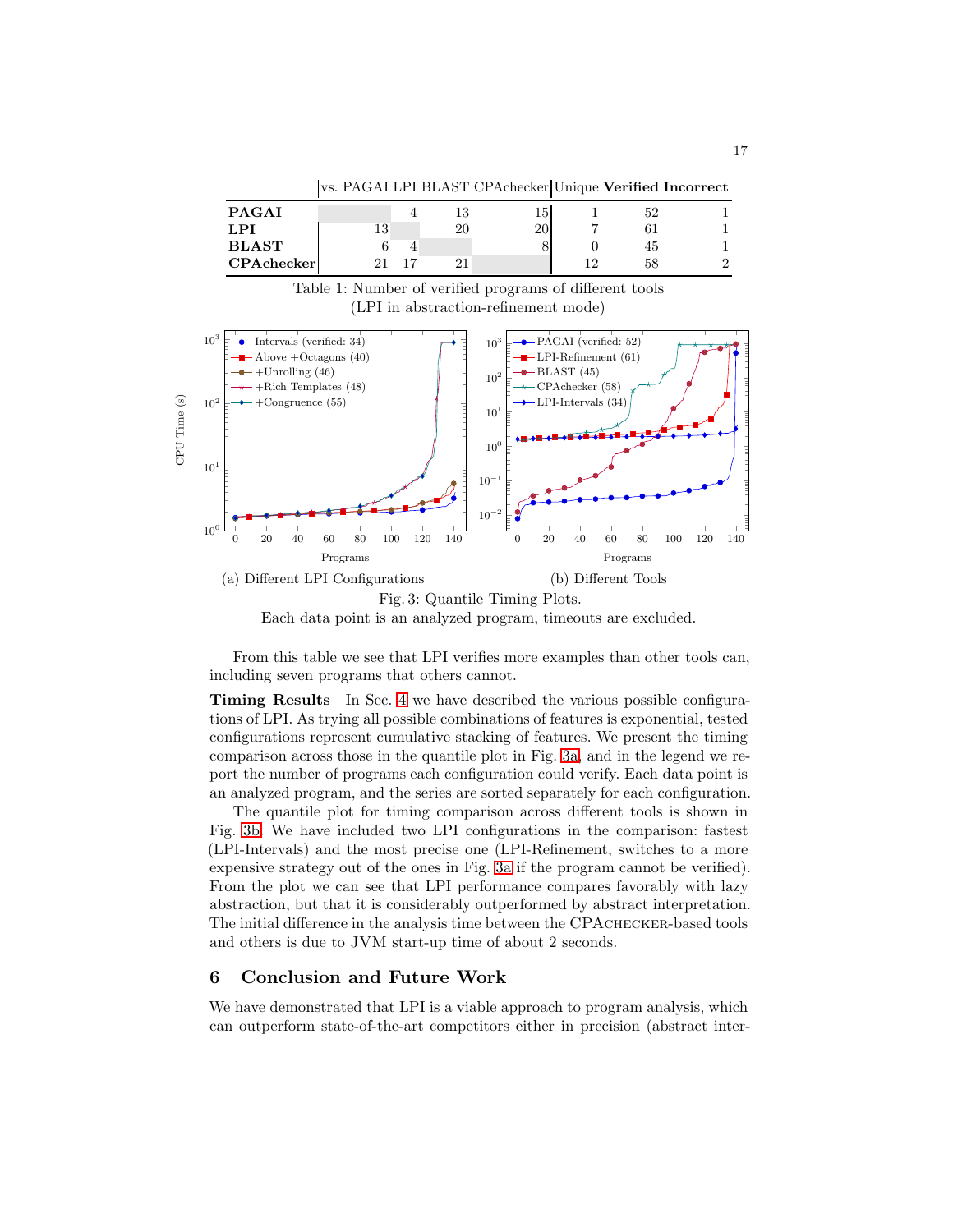pretation), or both in precision and scalability (predicate abstraction). However, much work needs to be done to bring policy-iteration-based approaches to the level of maturity required for analyzing industrial-scale codebases, in particular:

- Sound handling of machine integers and floats, and overflow checking in particular. The only incorrect result given by LPI on the dataset was due to the unsound overflow handling. It is possible to check the obtained invariants for inductiveness using bitvectors or overflow checks.
- Template abstract domains are perfect candidates for refinement: dynamically adding templates during the analysis. Using counter-examples and refining the domain using CEGAR [\[24\]](#page-19-0) approach is a promising research direction.

Acknowledgments The authors wish to thank Tim King for proof-reading and extremely valuable feedback, Nikolaj Bjørner for improving  $\nu Z$  performance on our difficult cases, and the anonymous reviewers for their helpful suggestions.

#### <span id="page-17-0"></span>References

- 1. P. Cousot and R. Cousot, "Abstract interpretation: A unified lattice model for static analysis of programs by construction or approximation of fixpoints," in Conference Record of the Fourth ACM Symposium on Principles of Programming Languages, Los Angeles, California, USA, January 1977, pp. 238–252, ACM, 1977.
- 2. A. Miné, "The octagon abstract domain," Higher-Order and Symbolic Computation, vol. 19, no. 1, 2006.
- <span id="page-17-1"></span>3. S. Sankaranarayanan, H. B. Sipma, and Z. Manna, "Scalable analysis of linear systems using mathematical programming," in Verification, Model Checking, and Abstract Interpretation, 6th International Conference, VMCAI 2005, Paris, France, January 17-19, 2005, vol. 3385 of Lecture Notes in Computer Science, pp. 25–41, Springer, 2005.
- <span id="page-17-2"></span>4. T. Gawlitza and H. Seidl, "Precise relational invariants through strategy iteration," in Computer Science Logic, 21st International Workshop, CSL 2007, 16th Annual Conference of the EACSL, Lausanne, Switzerland, September 11-15, 2007, vol. 4646 of Lecture Notes in Computer Science, pp. 23–40, Springer, 2007.
- <span id="page-17-3"></span>5. T. M. Gawlitza and D. Monniaux, "Invariant generation through strategy iteration in succinctly represented control flow graphs," Logical Methods in Computer Science, vol. 8, no. 3, 2012.
- <span id="page-17-4"></span>6. A. Shamir, "A linear time algorithm for finding minimum cutsets in reducible graphs," SIAM J. Comput., vol. 8, no. 4, pp. 645–655, 1979.
- <span id="page-17-5"></span>7. D. Beyer and M. E. Keremoglu, "CPAchecker: A tool for configurable software verification," in Computer Aided Verification - 23rd International Conference, CAV 2011, Snowbird, UT, USA, July 14-20, 2011, vol. 6806 of Lecture Notes in Computer Science, pp. 184–190, Springer, 2011.
- <span id="page-17-6"></span>8. N. Bjørner, A. Phan, and L. Fleckenstein, " $\nu Z$  - an optimizing SMT solver," in Tools and Algorithms for the Construction and Analysis of Systems - 21st International Conference, TACAS 2015, vol. 9035 of Lecture Notes in Computer Science, pp. 194–199, Springer, 2015.
- <span id="page-17-7"></span>9. D. Beyer, T. A. Henzinger, and G. Théoduloz, "Configurable software verification: Concretizing the convergence of model checking and program analysis," in Computer Aided Verification, 19th International Conference, CAV 2007, Berlin, Germany, July 3-7, 2007, vol. 4590 of Lecture Notes in Computer Science, pp. 504–518, Springer, 2007.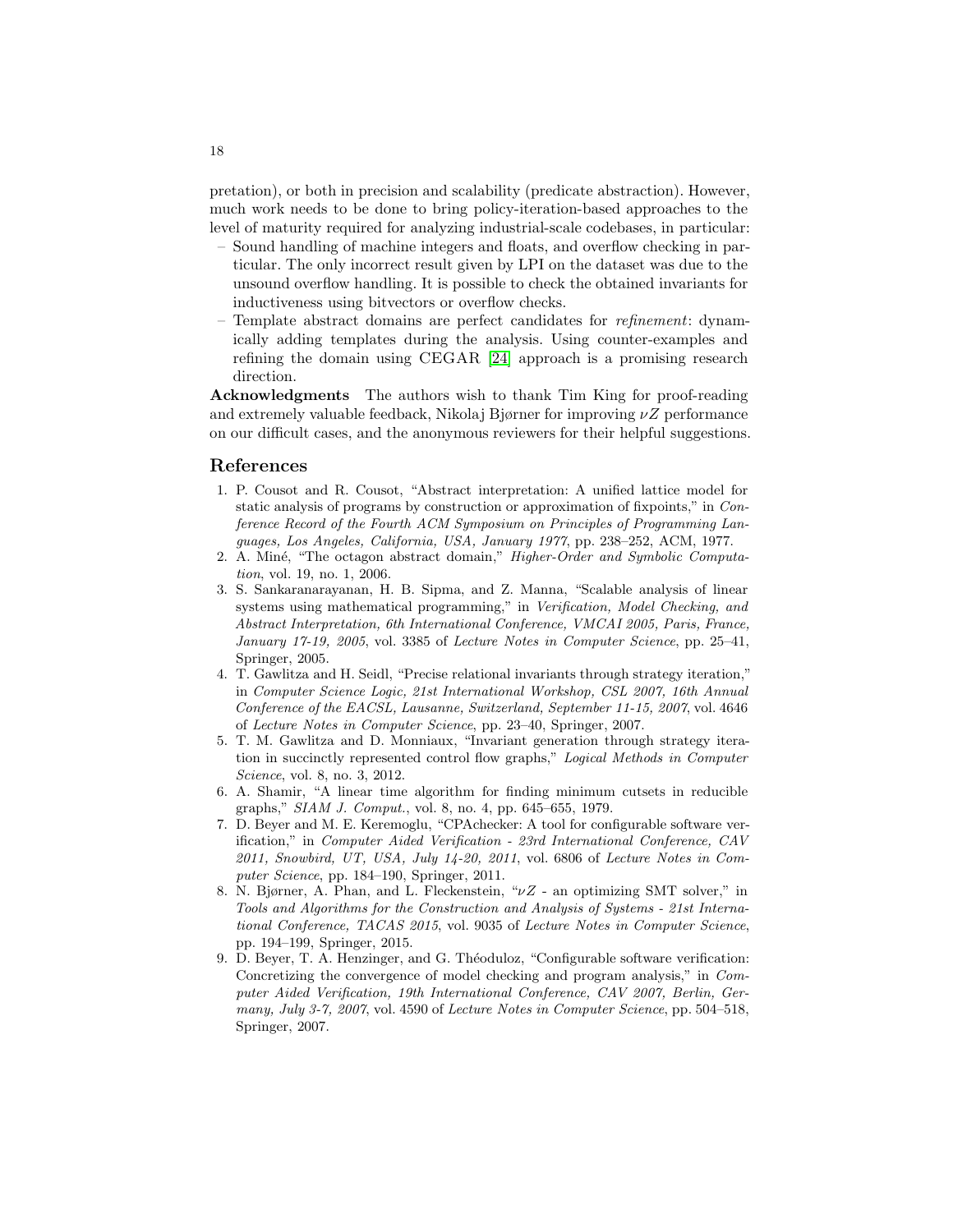- <span id="page-18-0"></span>10. D. Beyer, M. E. Keremoglu, and P. Wendler, "Predicate abstraction with adjustable-block encoding," in 10th International Conference on Formal Methods in Computer-Aided Design, FMCAD 2010, Lugano, Switzerland, October 20-23, pp. 189–197, IEEE, 2010.
- <span id="page-18-1"></span>11. P. Roux and P. Garoche, "Integrating policy iterations in abstract interpreters," in Automated Technology for Verification and Analysis - 11th International Symposium, ATVA 2013, Hanoi, Vietnam, October 15-18, 2013, vol. 8172 of Lecture Notes in Computer Science, pp. 240–254, Springer, 2013.
- <span id="page-18-2"></span>12. D. Monniaux and P. Schrammel, "Speeding up logico-numerical strategy iteration," in Static Analysis - 21st International Symposium, SAS 2014, Munich, Germany, September 11-13, 2014, vol. 8723 of Lecture Notes in Computer Science, pp. 253– 267, Springer, 2014.
- <span id="page-18-3"></span>13. S. Gaubert, E. Goubault, A. Taly, and S. Zennou, "Static analysis by policy iteration on relational domains," in Programming Languages and Systems, 16th European Symposium on Programming, ESOP 2007, vol. 4421 of Lecture Notes in Computer Science, pp. 237–252, Springer, 2007.
- <span id="page-18-4"></span>14. M. Colón, S. Sankaranarayanan, and H. Sipma, "Linear invariant generation using non-linear constraint solving," in Computer Aided Verification, 15th International Conference, CAV 2003, Boulder, CO, USA, July 8-12, 2003, vol. 2725 of Lecture Notes in Computer Science, pp. 420–432, Springer, 2003.
- <span id="page-18-5"></span>15. D. Monniaux, "Automatic modular abstractions for template numerical constraints," Logical Methods in Computer Science, June 2010.
- <span id="page-18-6"></span>16. P. Cousot and N. Halbwachs, "Automatic discovery of linear restraints among variables of a program," in Conference Record of the Fifth Annual ACM Symposium on Principles of Programming Languages, Tucson, Arizona, USA, January 1978, pp. 84–96, ACM Press, 1978.
- <span id="page-18-7"></span>17. D. Beyer, A. Cimatti, A. Griggio, M. E. Keremoglu, and R. Sebastiani, "Software model checking via large-block encoding," in 9th International Conference on Formal Methods in Computer-Aided Design, FMCAD 2009, 15-18 November 2009, Austin, Texas, USA, pp. 25–32, IEEE, 2009.
- <span id="page-18-8"></span>18. D. Monniaux and L. Gonnord, "Using bounded model checking to focus fixpoint iterations," in Static Analysis - 18th International Symposium, SAS 2011, Venice, Italy, September 14-16, 2011, vol. 6887 of Lecture Notes in Computer Science, pp. 369–385, Springer, 2011.
- <span id="page-18-9"></span>19. T. Gawlitza and H. Seidl, "Precise fixpoint computation through strategy iteration," in Programming Languages and Systems, 16th European Symposium on Programming, ESOP 2007, vol. 4421 of Lecture Notes in Computer Science, pp. 300– 315, Springer, 2007.
- <span id="page-18-10"></span>20. F. Bourdoncle, "Efficient chaotic iteration strategies with widenings," in Formal Methods in Programming and Their Applications, vol. 735 of Lecture Notes in Computer Science, pp. 128–141, Springer Berlin Heidelberg, 1993.
- <span id="page-18-11"></span>21. D. Beyer, "Software verification and verifiable witnesses - (report on SV-COMP 2015)," in Tools and Algorithms for the Construction and Analysis of Systems - 21st International Conference, TACAS 2015, vol. 9035 of Lecture Notes in Computer Science, pp. 401–416, Springer, 2015.
- <span id="page-18-12"></span>22. P. Shved, M. U. Mandrykin, and V. S. Mutilin, "Predicate analysis with BLAST 2.7 - (competition contribution)," in Tools and Algorithms for the Construction and Analysis of Systems - 18th International Conference, TACAS 2012, vol. 7214 of Lecture Notes in Computer Science, pp. 525–527, Springer, 2012.
- <span id="page-18-13"></span>23. J. Henry, D. Monniaux, and M. Moy, "PAGAI: A path sensitive static analyser," Electr. Notes Theor. Comput. Sci., vol. 289, 2012.